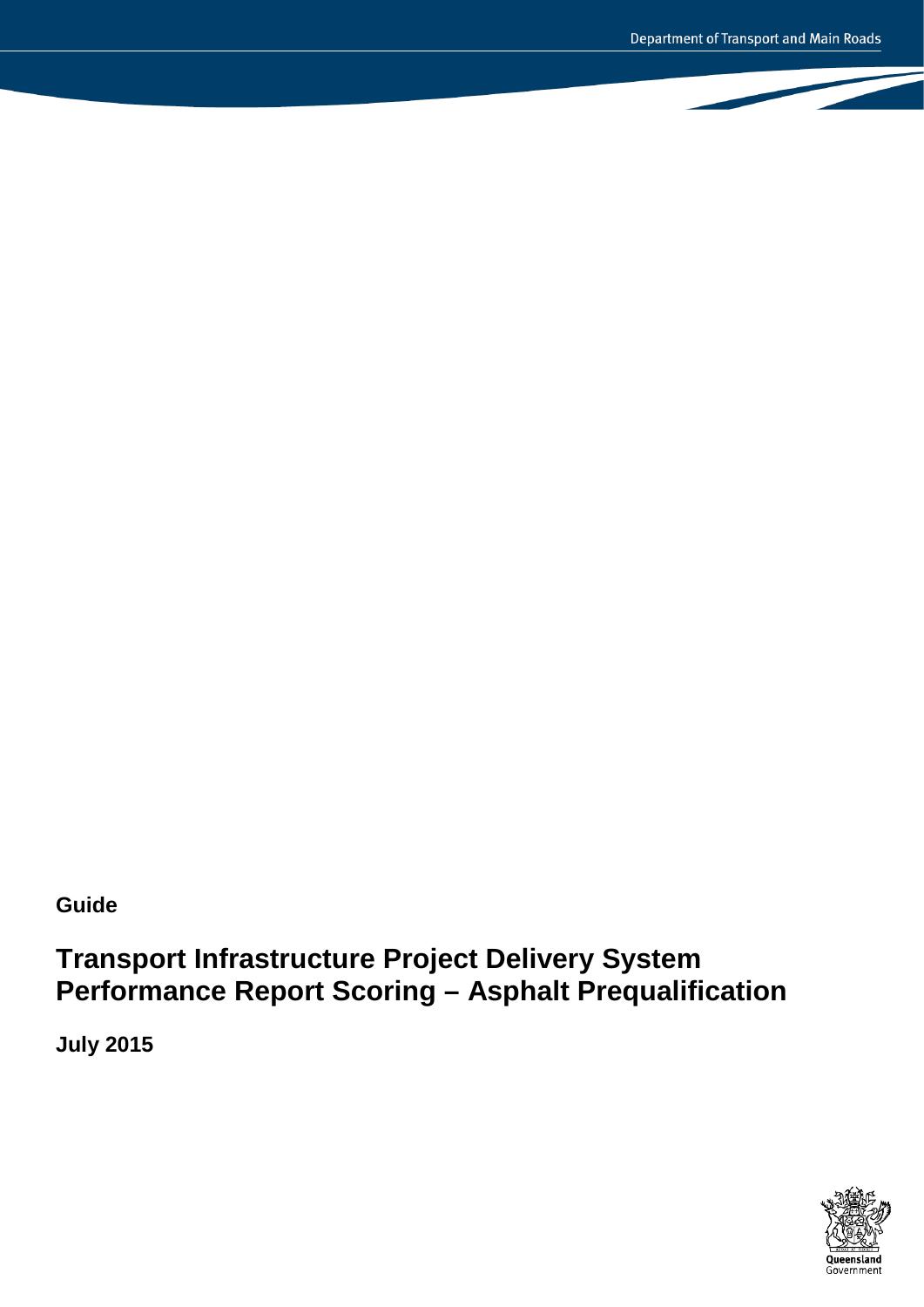## **Copyright**



<http://creativecommons.org/licenses/by/3.0/au/>

© State of Queensland (Department of Transport and Main Roads) 2015

Feedback: Please send your feedback regarding this document to: [tmr.techdocs@tmr.qld.gov.au](mailto:tmr.techdocs@tmr.qld.gov.au)

Transport Infrastructure Project Delivery System, Transport and Main Roads, July 2015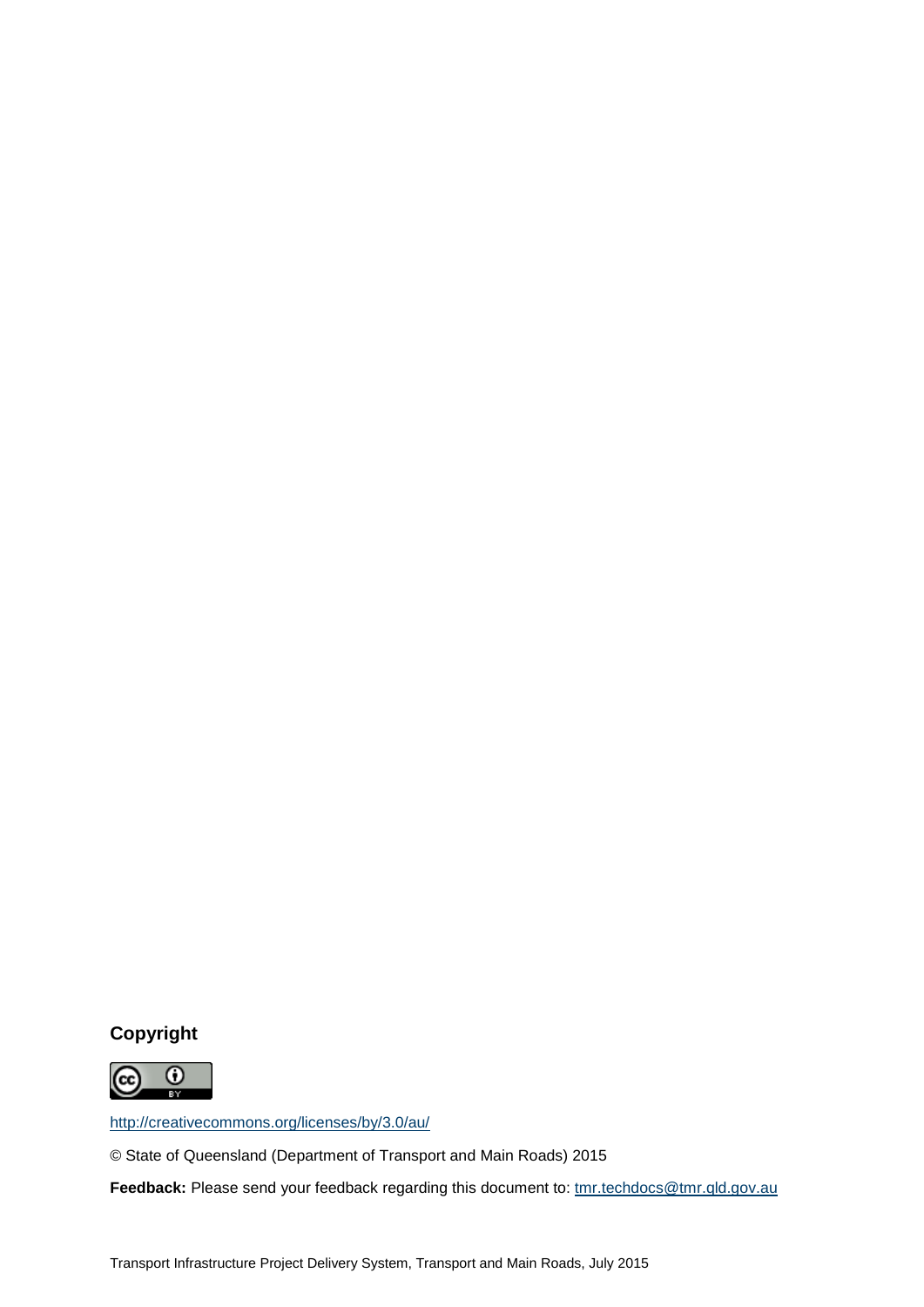## **Contents**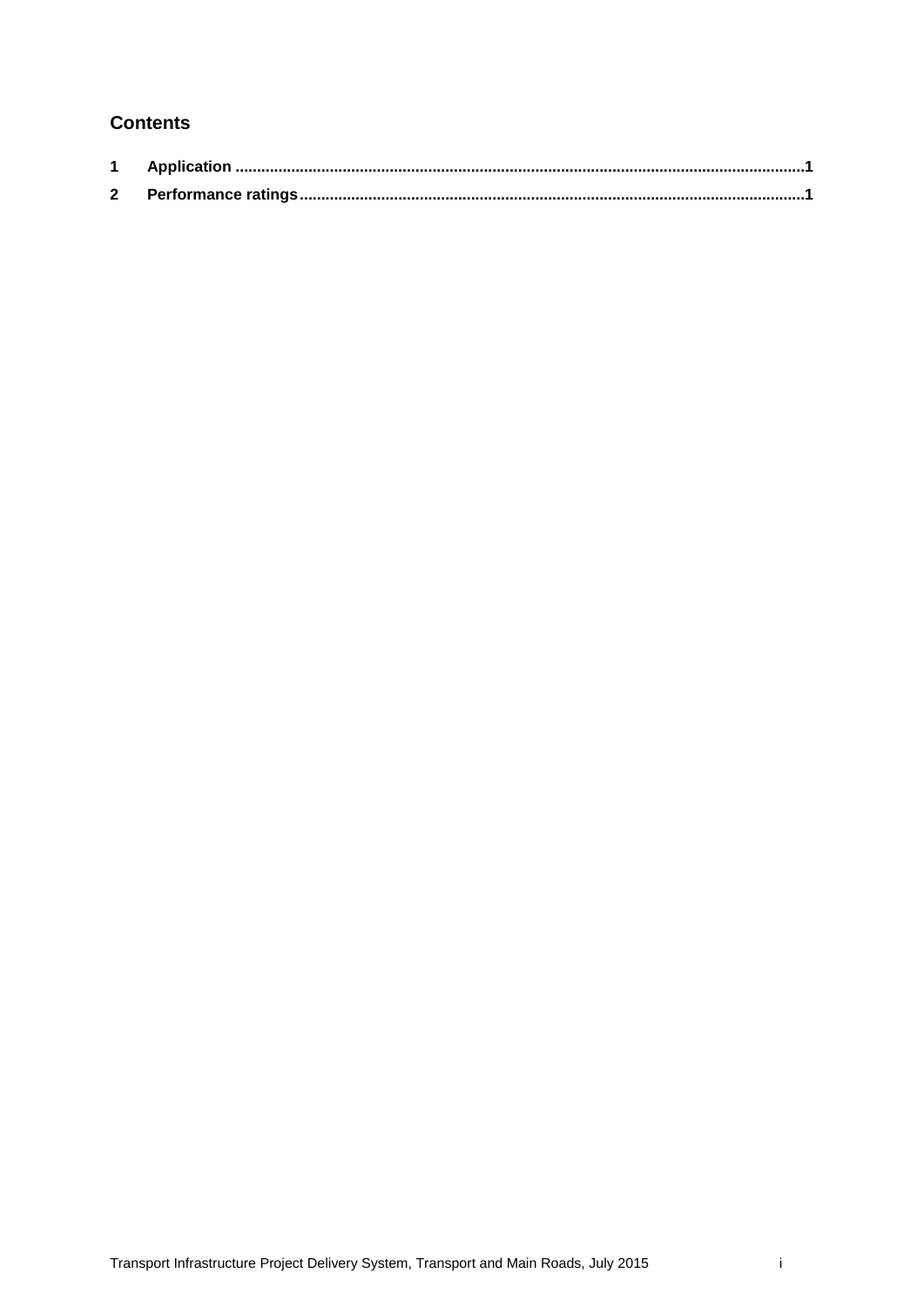### <span id="page-3-0"></span>**1 Application**

This scoring guide provides guidance to support use of the template performance report for prequalified asphalt contractors.

### <span id="page-3-1"></span>**2 Performance ratings**

The prequalified asphalt contractor's performance is to be assessed against the performance criteria and scored in line with the descriptions outlined in Table 1 and Table 2 to promote consistency with other performance reporting undertaken by TMR.

There should be no 'Unacceptable' performance rating unless evidence exists to demonstrate lack of achievement of the required standard of performance. Each criterion has an overall score that is equal to the average of the sub-criteria scores.

| <b>Score</b>   | Rating       | Descriptor (the extent to which the prequalified contractor meets<br>performance requirements)                                                                                                                    |
|----------------|--------------|-------------------------------------------------------------------------------------------------------------------------------------------------------------------------------------------------------------------|
| 10             | Superior     | Exceptional. Always well above the required standard of performance.<br>Demonstrated strengths and use of innovation where appropriate. No errors,<br>risks, weaknesses or omissions                              |
| 9              | Good         | Often exceeds the required standard of performance. Demonstrated strengths<br>and use of innovation where appropriate. Negligible minor errors, risks,<br>weaknesses or omissions which are acceptable as offered |
| 8              |              | Sound achievement of the required standard of performance. Minimal minor<br>errors, risks, weaknesses or omissions which are acceptable as offered                                                                |
| 7              |              | Reasonable achievement of the required standard of performance. Some minor<br>errors, risks, weaknesses or omissions which may be acceptable as offered                                                           |
| 6              | Acceptable   | Reasonable achievement of the required standard of performance. Some<br>errors, risks, weaknesses or omissions which can be corrected/overcome with<br>minimum effort                                             |
| 5              |              | Minimal achievement of the required standard of performance. Some errors,<br>risks, weaknesses or omissions which are possible to correct/overcome and<br>make acceptable                                         |
| 4              |              | Moderate weaknesses. Does not always meet the required standard of<br>performance                                                                                                                                 |
| 3              |              | Significant weaknesses. Performance is often below the required standard of<br>performance                                                                                                                        |
| $\overline{2}$ | Unacceptable | Major weaknesses. Rarely meets the required standard of performance                                                                                                                                               |
| 1              |              | General non-compliance. Has not met the required standard of performance                                                                                                                                          |
| $\Omega$       |              | Severe non-compliance. Does not meet the required standard of performance<br>and is not recommended to carry out this type of work                                                                                |

*Table 1 - Performance scoring generic rating descriptions*

#### **GUIDE NOTE**:

.

It is possible that not all sub-criteria will be assessed for every contract. Where a sub-criterion is not assessed, the remaining sub-criteria will be averaged to provide a score at the criterion level.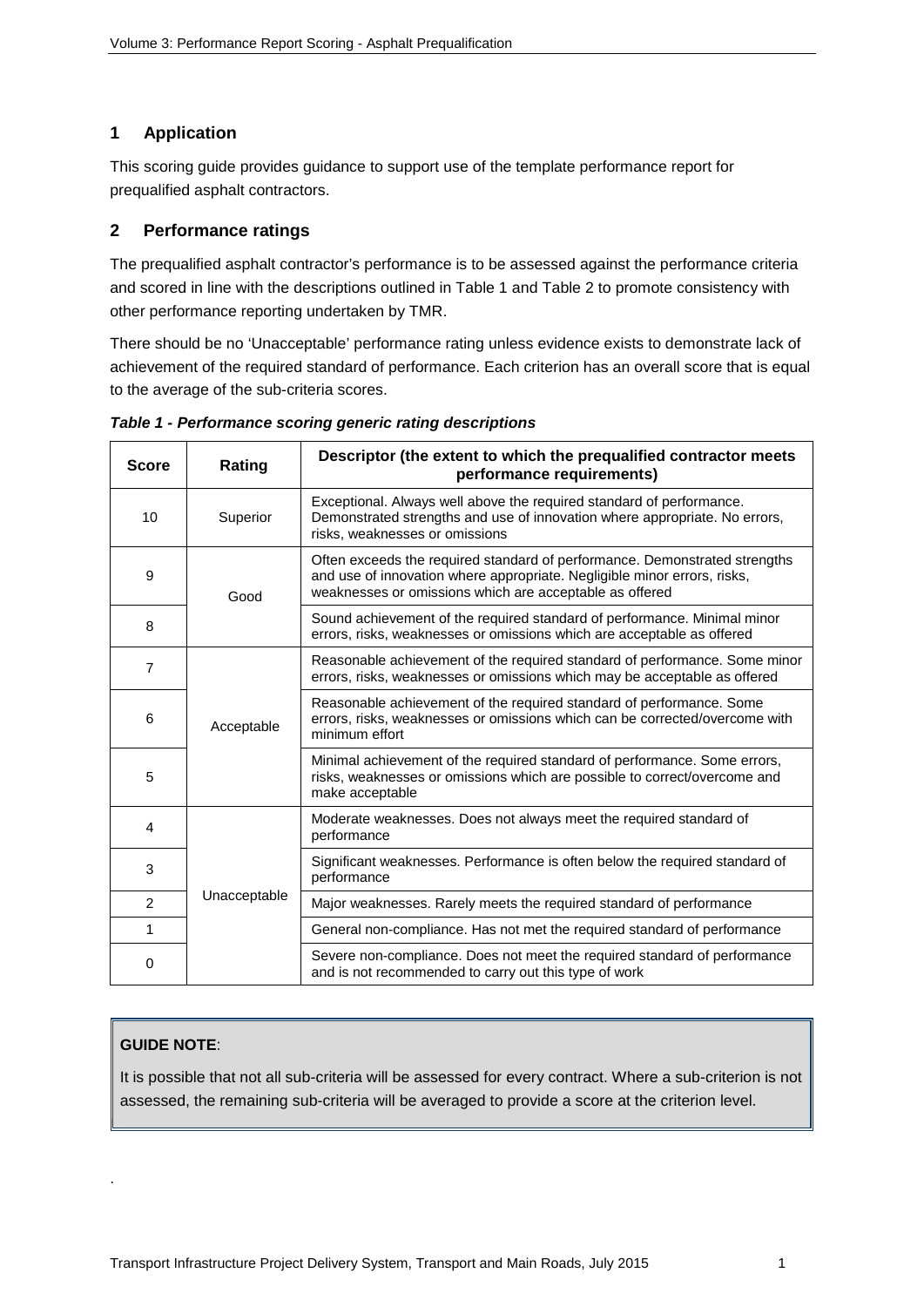#### *Table 2 - Performance criteria and detailed rating descriptions*

| <b>Criterion</b>                      | Sub-criterion                                                                      |                                                                                                                                                                   | <b>Examples of</b><br>documentation<br>to support<br>assessment                                                             |                                                                                                                                                                         |                                                                                                                                                                             |                                                                                                                  |
|---------------------------------------|------------------------------------------------------------------------------------|-------------------------------------------------------------------------------------------------------------------------------------------------------------------|-----------------------------------------------------------------------------------------------------------------------------|-------------------------------------------------------------------------------------------------------------------------------------------------------------------------|-----------------------------------------------------------------------------------------------------------------------------------------------------------------------------|------------------------------------------------------------------------------------------------------------------|
|                                       |                                                                                    | $0 - 4$                                                                                                                                                           | $5 - 7$                                                                                                                     | $8 - 9$                                                                                                                                                                 | 10                                                                                                                                                                          |                                                                                                                  |
|                                       |                                                                                    | Unacceptable                                                                                                                                                      | Acceptable                                                                                                                  | Good                                                                                                                                                                    | <b>Superior</b>                                                                                                                                                             |                                                                                                                  |
| 1. Time<br>management<br>and progress | a) Supply/placement<br>program                                                     | Program did not meet<br>the minimum<br>requirements                                                                                                               | • Program is<br>satisfactory                                                                                                | Good-quality<br>$\bullet$<br>program                                                                                                                                    | Excellent, highly<br>detailed program                                                                                                                                       | Supply and/or<br>placement<br>program                                                                            |
|                                       |                                                                                    | • Inadequate planning,<br>coordination and<br>execution of activities.<br>work processes and<br>critical operations                                               | • Satisfactory<br>planning,<br>coordination and<br>execution of<br>activities, work<br>processes and<br>critical operations | Good planning,<br>$\bullet$<br>coordination and<br>execution of<br>activities, work<br>processes and<br>critical operations.<br>Good effort made to<br>keep on schedule | Excellent planning,<br>coordination and<br>execution of<br>activities and work<br>processes. Very<br>proactive in keeping<br>ahead of schedule                              | Copies of dated<br>correspondence<br>confirming time<br>obligations met or<br>not met<br>Site meeting<br>minutes |
|                                       | b) Supply/placement<br>of asphalt in<br>accordance with<br>program                 | Contractual<br>obligations not met<br>within the prescribed<br>time limits on many<br>occasions, having a<br>moderate to<br>significant impact on<br>the contract | • Contractual<br>obligations generally<br>met within<br>prescribed time<br>limits                                           | Contractual<br>$\bullet$<br>obligations met<br>within the prescribed<br>time limits                                                                                     | Contractual<br>$\bullet$<br>obligations met<br>ahead of the<br>prescribed time<br>limits<br>Early warning of<br>potential issues<br>Early warning of<br>possible variations |                                                                                                                  |
| 2. Project<br>management              | a) Management of<br>subcontractors<br>(including)<br>consultants and<br>suppliers) | • Low level of<br>contractual<br>responsibility for<br>subcontractors                                                                                             | • A satisfactory level<br>of contractual<br>responsibility for<br>subcontractors                                            | • Full level of<br>contractual<br>responsibility for<br>subcontractors                                                                                                  | $\bullet$ Full level of<br>contractual<br>responsibility for<br>subcontractors                                                                                              | • Audit reports.<br>Written feedback<br>from<br>subcontractors                                                   |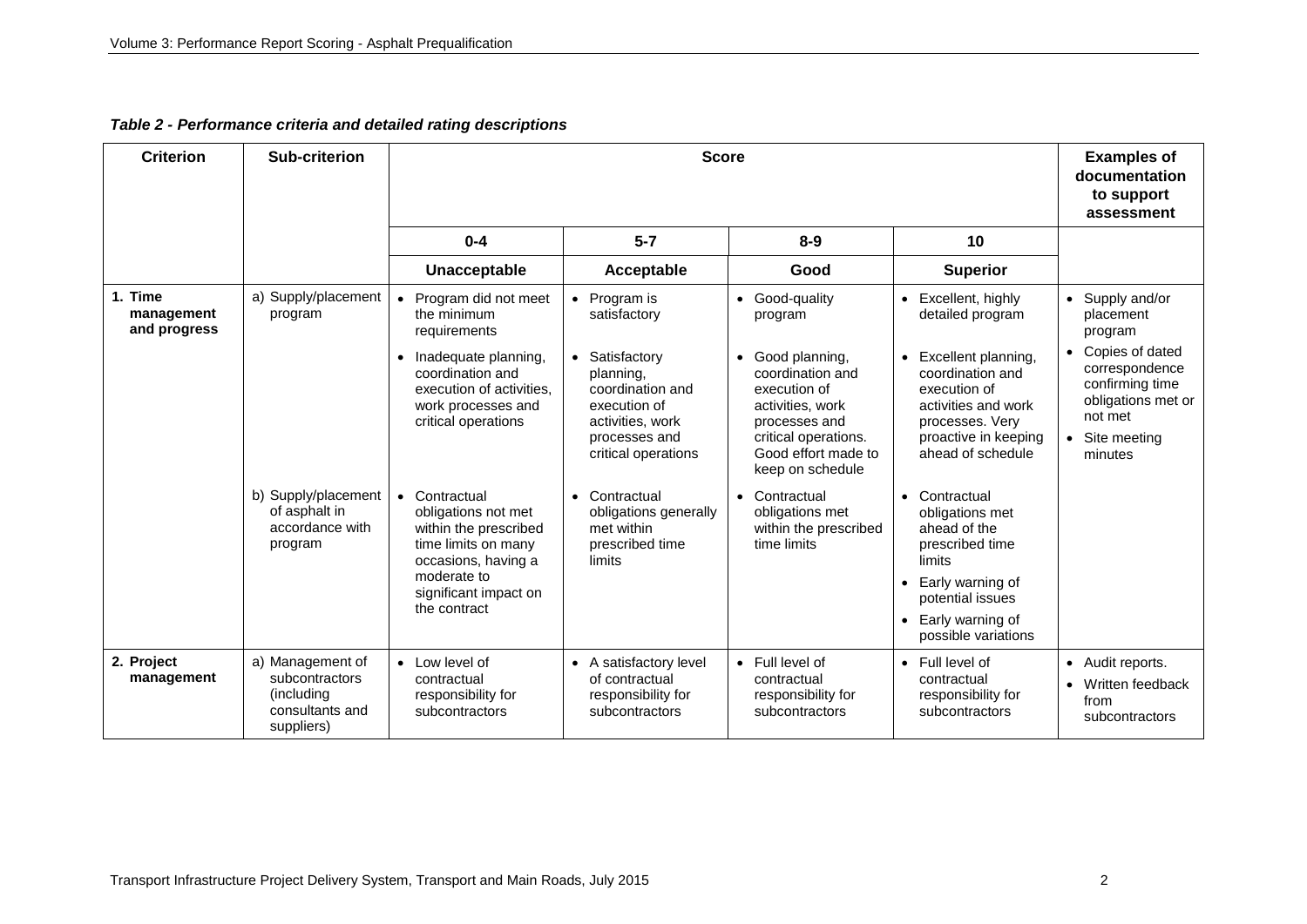| <b>Criterion</b>                 | <b>Sub-criterion</b>                                                                   |                                                                                                                                                                                                                                                                                                                                                                                                                                                                                                                                                          | <b>Score</b>                                                                                                                                                                                                                                                                                                                                                                                                                                                                                          |                                                                                                                                                                                                                                                                                                                                                                                                                                                                                                           |                                                                                                                                                                                                                                                                                                                                                                                                                                                                    | <b>Examples of</b><br>documentation<br>to support<br>assessment              |
|----------------------------------|----------------------------------------------------------------------------------------|----------------------------------------------------------------------------------------------------------------------------------------------------------------------------------------------------------------------------------------------------------------------------------------------------------------------------------------------------------------------------------------------------------------------------------------------------------------------------------------------------------------------------------------------------------|-------------------------------------------------------------------------------------------------------------------------------------------------------------------------------------------------------------------------------------------------------------------------------------------------------------------------------------------------------------------------------------------------------------------------------------------------------------------------------------------------------|-----------------------------------------------------------------------------------------------------------------------------------------------------------------------------------------------------------------------------------------------------------------------------------------------------------------------------------------------------------------------------------------------------------------------------------------------------------------------------------------------------------|--------------------------------------------------------------------------------------------------------------------------------------------------------------------------------------------------------------------------------------------------------------------------------------------------------------------------------------------------------------------------------------------------------------------------------------------------------------------|------------------------------------------------------------------------------|
|                                  |                                                                                        | $0 - 4$                                                                                                                                                                                                                                                                                                                                                                                                                                                                                                                                                  | $5 - 7$                                                                                                                                                                                                                                                                                                                                                                                                                                                                                               | $8 - 9$                                                                                                                                                                                                                                                                                                                                                                                                                                                                                                   | 10                                                                                                                                                                                                                                                                                                                                                                                                                                                                 |                                                                              |
|                                  |                                                                                        | Unacceptable                                                                                                                                                                                                                                                                                                                                                                                                                                                                                                                                             | Acceptable                                                                                                                                                                                                                                                                                                                                                                                                                                                                                            | Good                                                                                                                                                                                                                                                                                                                                                                                                                                                                                                      | <b>Superior</b>                                                                                                                                                                                                                                                                                                                                                                                                                                                    |                                                                              |
| Project<br>management<br>(cont.) | Management of<br>subcontractors<br>(including<br>consultants and<br>suppliers) (cont.) | Insufficient time<br>$\bullet$<br>allowed for<br>submissions<br>requesting approval of<br>subcontractors<br>Activities of<br>$\bullet$<br>subcontractors not<br>properly integrated<br>into project/process<br>management plans<br>Inadequate<br>٠<br>management and<br>coordination of<br>subcontractors, with<br>negative impacts on<br>the delivery of the<br>work under the<br>contract<br>Inadequate control of<br>$\bullet$<br>the performance and<br>work processes of<br>subcontractors, with<br>some failing to meet<br>contractual obligations | • Sufficient time<br>allowed for<br>submissions<br>requesting approval<br>of subcontractors<br>• Major activities of<br>subcontractors<br>integrated into<br>project/process<br>management plans<br>• Satisfactory<br>management and<br>coordination of<br>subcontractors, with<br>no significant<br>impacts on the<br>delivery of the work<br>• Satisfactory control<br>of the performance<br>and work processes<br>of subcontractors.<br>Some subcontractor<br>non-compliances of<br>a minor nature | Requests for<br>$\bullet$<br>approval of<br>subcontractors made<br>in a timely manner<br>Majority of activities<br>$\bullet$<br>of subcontractors<br>integrated into<br>project/process<br>management plans<br>Good management<br>$\bullet$<br>and coordination of<br>subcontractors -<br>impacts on delivery<br>of the work<br>minimal/negligible<br>Good control of the<br>$\bullet$<br>performance and<br>work processes of<br>subcontractors.<br>Subcontractors met<br>all contractual<br>obligations | • Requests for<br>approval of<br>subcontractors made<br>well in advance, with<br>all proper processes<br>followed<br>• All subcontractor<br>activities fully<br>integrated into<br>project/process<br>management plans<br>Excellent<br>$\bullet$<br>management and<br>coordination of<br>subcontractors<br>• High levels of control<br>over the<br>performance and<br>work processes of<br>subcontractors.<br>Subcontractors met<br>all contractual<br>obligations | Daily diaries<br>$\bullet$<br>Interim<br>$\bullet$<br>performance<br>reports |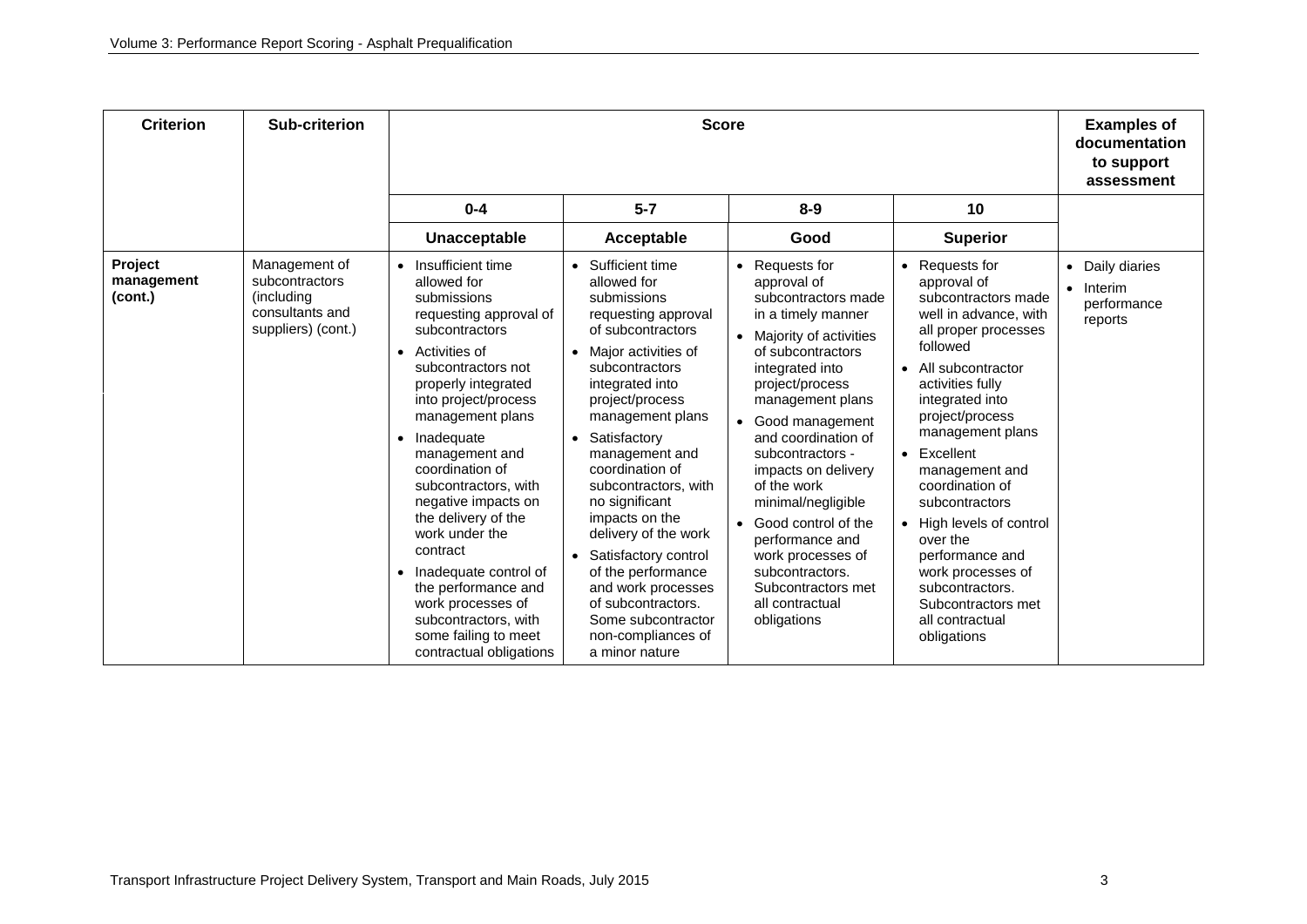| <b>Criterion</b>                 | Sub-criterion                                                                          |                                                                                                                                                                                                                                                                                       | <b>Examples of</b><br>documentation<br>to support<br>assessment                                                                                                                                                                                                      |                                                                                                                                                                                                                                                 |                                                                                                                                                                                                                                                      |                                                                                                                                                                                                                                                 |
|----------------------------------|----------------------------------------------------------------------------------------|---------------------------------------------------------------------------------------------------------------------------------------------------------------------------------------------------------------------------------------------------------------------------------------|----------------------------------------------------------------------------------------------------------------------------------------------------------------------------------------------------------------------------------------------------------------------|-------------------------------------------------------------------------------------------------------------------------------------------------------------------------------------------------------------------------------------------------|------------------------------------------------------------------------------------------------------------------------------------------------------------------------------------------------------------------------------------------------------|-------------------------------------------------------------------------------------------------------------------------------------------------------------------------------------------------------------------------------------------------|
|                                  |                                                                                        | $0 - 4$                                                                                                                                                                                                                                                                               | $5 - 7$                                                                                                                                                                                                                                                              | $8 - 9$                                                                                                                                                                                                                                         | 10                                                                                                                                                                                                                                                   |                                                                                                                                                                                                                                                 |
|                                  |                                                                                        | Unacceptable                                                                                                                                                                                                                                                                          | Acceptable                                                                                                                                                                                                                                                           | Good                                                                                                                                                                                                                                            | <b>Superior</b>                                                                                                                                                                                                                                      |                                                                                                                                                                                                                                                 |
| Project<br>management<br>(cont.) | Management of<br>subcontractors<br>(including<br>consultants and<br>suppliers) (cont.) | Poor performance<br>with regard to the<br>timeliness of payment<br>and fairness of<br>dealings with<br>subcontractors                                                                                                                                                                 | • Adequate<br>performance with<br>regard to the<br>timeliness of<br>payment and<br>fairness of dealing<br>with subcontractors                                                                                                                                        | Good performance<br>$\bullet$<br>with regard to the<br>timeliness of<br>payment and<br>fairness of dealing<br>with subcontractors                                                                                                               | • Outstanding<br>performance with<br>regard to the<br>timeliness of<br>payment and<br>fairness of dealing<br>with subcontractors                                                                                                                     |                                                                                                                                                                                                                                                 |
|                                  | b) Management of<br>resources<br><b>Plant</b>                                          | Inadequate selection<br>of plant for the tasks<br>involved in the<br>contract<br>Inadequate availability<br>of plant<br>Plant use was below<br>the acceptable<br>standard and only<br>moderately effective.<br>Plant in poor condition<br>$\bullet$<br>and not properly<br>maintained | • Proper selection of<br>plant for the tasks<br>involved in the<br>contract<br>• Satisfactory<br>availability of plant<br>• Plant use met the<br>acceptable standard<br>and was effective<br>• Plant in reasonable<br>condition and<br>generally well-<br>maintained | Proper selection of<br>plant for the tasks<br>involved in the<br>contract<br>Good availability of<br>$\bullet$<br>plant<br>Plant use was above<br>the acceptable<br>standard<br>Plant in good<br>$\bullet$<br>condition and well-<br>maintained | • Proper selection of<br>plant for the tasks<br>involved in the<br>contract<br>• Plant consistently<br>available<br>Plant use was well<br>$\bullet$<br>above the<br>acceptable standard<br>• Plant in excellent<br>condition and well-<br>maintained | <b>Prestart checklist</b><br>$\bullet$<br>Daily diaries<br>$\bullet$<br>Minutes of<br>meetings<br>Monthly progress<br>reports<br>Statutory<br>$\bullet$<br>declarations<br>Audit reports<br>٠<br>Interim<br>$\bullet$<br>performance<br>reports |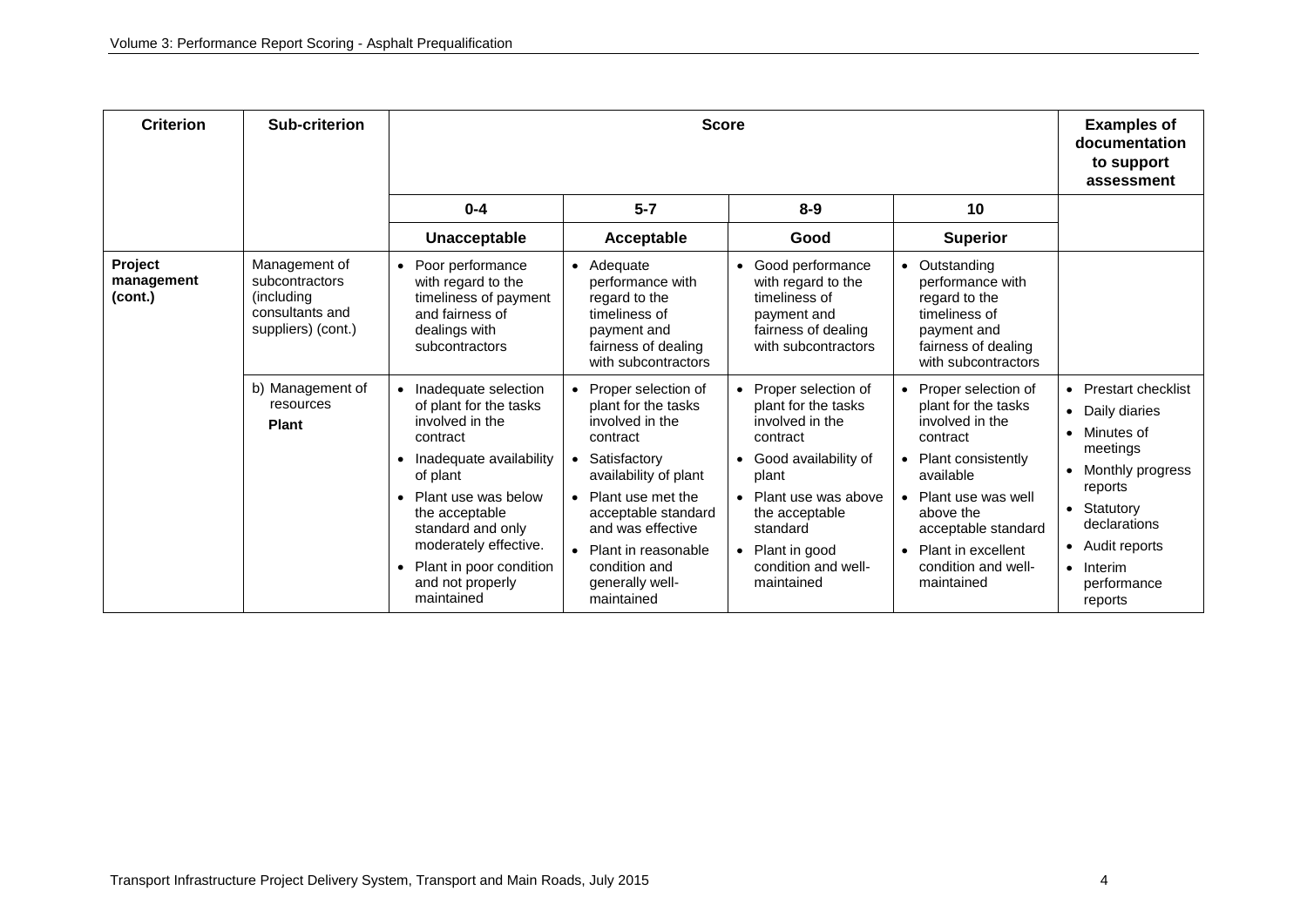| <b>Criterion</b>                 | <b>Sub-criterion</b>          | <b>Score</b>                                                                                                                                                                                                                                                                                                                                                                                                     |                                                                                                                                                                                                                                                                                                                                                                                                                     |                                                                                                                                                                                                                                                                                                                                                                                                 |                                                                                                                                                                                                                                                                                                                                                                                                |  |
|----------------------------------|-------------------------------|------------------------------------------------------------------------------------------------------------------------------------------------------------------------------------------------------------------------------------------------------------------------------------------------------------------------------------------------------------------------------------------------------------------|---------------------------------------------------------------------------------------------------------------------------------------------------------------------------------------------------------------------------------------------------------------------------------------------------------------------------------------------------------------------------------------------------------------------|-------------------------------------------------------------------------------------------------------------------------------------------------------------------------------------------------------------------------------------------------------------------------------------------------------------------------------------------------------------------------------------------------|------------------------------------------------------------------------------------------------------------------------------------------------------------------------------------------------------------------------------------------------------------------------------------------------------------------------------------------------------------------------------------------------|--|
|                                  |                               | $0 - 4$                                                                                                                                                                                                                                                                                                                                                                                                          | $5 - 7$                                                                                                                                                                                                                                                                                                                                                                                                             | $8 - 9$                                                                                                                                                                                                                                                                                                                                                                                         | 10                                                                                                                                                                                                                                                                                                                                                                                             |  |
|                                  |                               | Unacceptable                                                                                                                                                                                                                                                                                                                                                                                                     | Acceptable                                                                                                                                                                                                                                                                                                                                                                                                          | Good                                                                                                                                                                                                                                                                                                                                                                                            | <b>Superior</b>                                                                                                                                                                                                                                                                                                                                                                                |  |
| Project<br>management<br>(cont.) | <b>Personnel</b>              | Inadequate number of<br>key project-level and<br>operational personnel.<br>Some difficulty in<br>delivering the contract<br>Some adverse effects<br>$\bullet$<br>on processes and<br>outcomes<br>Some adverse effect<br>on progress and<br>quality caused by high<br>levels of turnover in<br>key operational<br>personnel<br>• Key operational<br>personnel sometimes<br>off site during critical<br>operations | • Adequate number of<br>project-level and<br>operational<br>personnel. Little<br>difficulty in delivering<br>the contract.<br>Insignificant adverse<br>effect on processes<br>and outcomes<br>Insignificant adverse<br>effect on progress<br>and quality due to<br>turnover in key<br>operational<br>personnel<br>• Key operational<br>personnel on site at<br>most times, but<br>always for critical<br>operations | • Number of project-<br>level and operational<br>personnel more than<br>sufficient. No<br>difficulty in delivering<br>the contract. No<br>adverse effect on<br>outcomes and<br>processes<br>• No adverse effect on<br>progress and quality<br>caused by turnover<br>in key operational<br>personnel<br>Key project and<br>operational<br>personnel always on<br>site for critical<br>operations | • Contract extremely<br>well resourced. No<br>difficulty in delivering<br>excellent contract<br>outcomes.<br>Resourcing had a<br>significant positive<br>effect on processes<br>and outcomes<br>• A positive effect on<br>progress and quality<br>from key operational<br>personnel<br>Key project and<br>operational<br>personnel always on<br>site and present at<br>all critical operations |  |
|                                  | c) Contract<br>administration | • Compliance with the<br>administrative and<br>legal requirements of<br>the contract was<br>below the acceptable<br>standard                                                                                                                                                                                                                                                                                     | • Acceptable<br>compliance with the<br>administrative and<br>legal requirements of<br>the contract                                                                                                                                                                                                                                                                                                                  | Compliance with the<br>administrative and legal<br>requirements of the<br>contract was above the<br>acceptable standard                                                                                                                                                                                                                                                                         | • Compliance with the<br>administrative and<br>legal requirements of<br>the contract well<br>above the<br>acceptable standard                                                                                                                                                                                                                                                                  |  |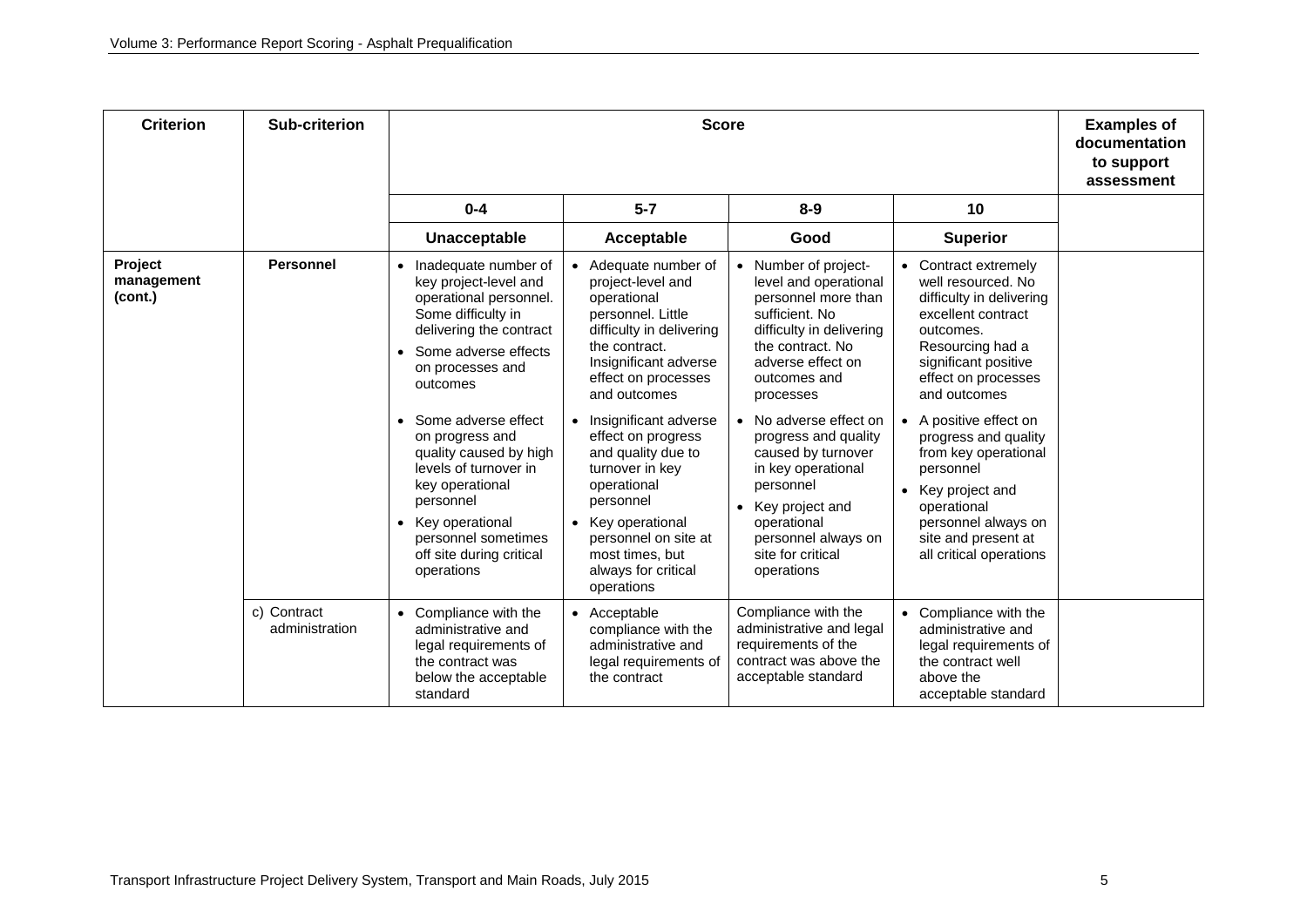| <b>Criterion</b>                 | <b>Sub-criterion</b>                                                                                      | <b>Score</b>                                                                                                                                                                                                                  |                                                                                                                                                                                                                                                                                                                                |                                                                                                                                                                                                                                                               |                                                                                                                                                                                                                              | <b>Examples of</b><br>documentation<br>to support<br>assessment                                                                                                                   |
|----------------------------------|-----------------------------------------------------------------------------------------------------------|-------------------------------------------------------------------------------------------------------------------------------------------------------------------------------------------------------------------------------|--------------------------------------------------------------------------------------------------------------------------------------------------------------------------------------------------------------------------------------------------------------------------------------------------------------------------------|---------------------------------------------------------------------------------------------------------------------------------------------------------------------------------------------------------------------------------------------------------------|------------------------------------------------------------------------------------------------------------------------------------------------------------------------------------------------------------------------------|-----------------------------------------------------------------------------------------------------------------------------------------------------------------------------------|
|                                  |                                                                                                           | $0 - 4$                                                                                                                                                                                                                       | $5 - 7$                                                                                                                                                                                                                                                                                                                        | $8-9$                                                                                                                                                                                                                                                         | 10                                                                                                                                                                                                                           |                                                                                                                                                                                   |
|                                  |                                                                                                           | Unacceptable                                                                                                                                                                                                                  | Acceptable                                                                                                                                                                                                                                                                                                                     | Good                                                                                                                                                                                                                                                          | <b>Superior</b>                                                                                                                                                                                                              |                                                                                                                                                                                   |
| Project<br>management<br>(cont.) | Contract<br>administration<br>(cont.)                                                                     | Contract records<br>$\bullet$<br>system inadequately<br>maintained<br>Some difficulty in<br>$\bullet$<br>ensuring that up-to-<br>date drawings,<br>specifications were<br>used<br>Inadequate follow-up<br>$\bullet$<br>action | • Contract records<br>system satisfactorily<br>maintained<br>• Usually ensured that<br>up-to-date drawings,<br>specifications were<br>used<br>• Discrepancies<br>rectified in a<br>reasonable<br>timeframe with only<br>minimal or negligible<br>impacts on the<br>delivery of the work<br>• Satisfactory follow-<br>up action | • Contract records<br>system properly<br>maintained<br>Up-to-date drawings,<br>$\bullet$<br>specifications were<br>typically used<br>• Any discrepancies<br>rectified quickly, with<br>no impact on the<br>delivery of the work<br>• Good follow-up<br>action | • Maintenance of the<br>contract records<br>system was<br>excellent<br>• Up-to-date drawings,<br>specifications<br>consistently used<br>• Proactive follow-up<br>action                                                      |                                                                                                                                                                                   |
|                                  | d) Cooperative<br>relationships (e.g.<br>with<br>administrator,<br>head contractor,<br>other contractors) | • Inadequate<br>commitment and<br>attitude to working<br>relationships within<br>the contractual<br>environment (e.g.<br>respect, trust,<br>cooperation,<br>openness and the<br>ready exchange of<br>information)             | • Satisfactory<br>commitment and<br>attitude to working<br>relationships within<br>the contractual<br>environment (e.g.<br>respect, trust,<br>cooperation,<br>openness and the<br>ready exchange of<br>information)                                                                                                            | Strong commitment<br>$\bullet$<br>and positive attitude<br>to working<br>relationships within<br>the contractual<br>environment (e.g.<br>respect, trust,<br>cooperation,<br>openness and the<br>ready exchange of<br>information)                             | • Excellent<br>commitment and<br>positive attitude to<br>working relationships<br>within the<br>contractual<br>environment (e.g.<br>respect, trust,<br>cooperation,<br>openness and the<br>ready exchange of<br>information) | Daily diaries<br>$\bullet$<br>Minutes of<br>$\bullet$<br>meetings<br>Monthly progress<br>$\bullet$<br>reports<br>Correspondence<br>Interim<br>$\bullet$<br>performance<br>reports |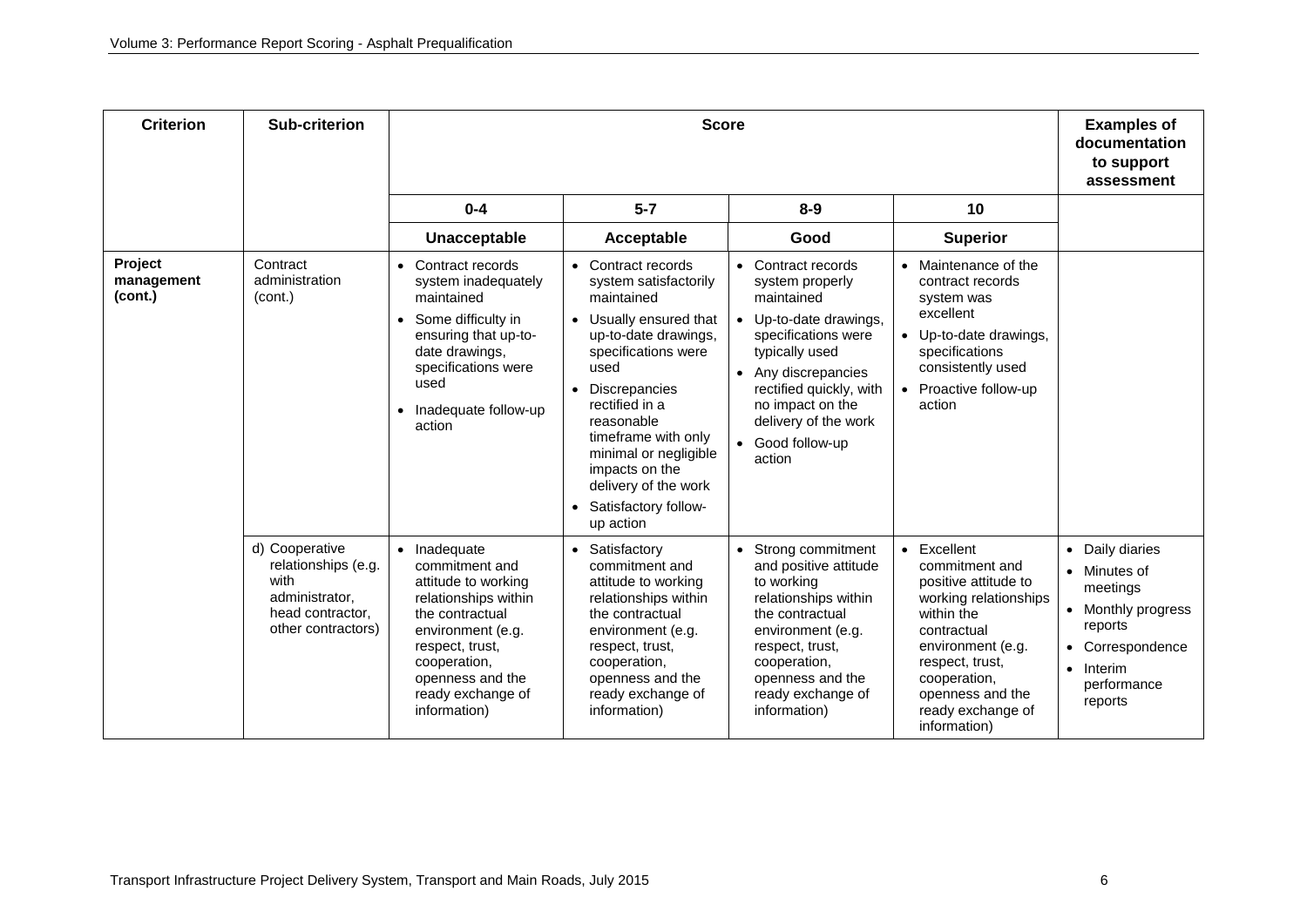| <b>Criterion</b>                 | <b>Sub-criterion</b>                                                                                           |                                                                                                                                                                                                                                                                                                                                                                                                                                          | <b>Score</b>                                                                                                                                                                                                                                                                                  |                                                                                                                                                                                                                                                                                                                    |                                                                                                                                                                                                                                                         |                                                                                                                                                 |
|----------------------------------|----------------------------------------------------------------------------------------------------------------|------------------------------------------------------------------------------------------------------------------------------------------------------------------------------------------------------------------------------------------------------------------------------------------------------------------------------------------------------------------------------------------------------------------------------------------|-----------------------------------------------------------------------------------------------------------------------------------------------------------------------------------------------------------------------------------------------------------------------------------------------|--------------------------------------------------------------------------------------------------------------------------------------------------------------------------------------------------------------------------------------------------------------------------------------------------------------------|---------------------------------------------------------------------------------------------------------------------------------------------------------------------------------------------------------------------------------------------------------|-------------------------------------------------------------------------------------------------------------------------------------------------|
|                                  |                                                                                                                | $0-4$                                                                                                                                                                                                                                                                                                                                                                                                                                    | $5 - 7$                                                                                                                                                                                                                                                                                       | $8-9$                                                                                                                                                                                                                                                                                                              | 10                                                                                                                                                                                                                                                      |                                                                                                                                                 |
|                                  |                                                                                                                | Unacceptable                                                                                                                                                                                                                                                                                                                                                                                                                             | Acceptable                                                                                                                                                                                                                                                                                    | Good                                                                                                                                                                                                                                                                                                               | <b>Superior</b>                                                                                                                                                                                                                                         |                                                                                                                                                 |
| Project<br>management<br>(cont.) | Cooperative<br>relationships (e.g.<br>with administrator,<br>head contractor,<br>other contractors)<br>(cont.) | Issues mostly<br>resolved slowly and<br>inefficiently due to<br>generally ineffective<br>communication and<br>poor attitude                                                                                                                                                                                                                                                                                                              | • Issues resolved in a<br>reasonable<br>timeframe through<br>open and effective<br>communication                                                                                                                                                                                              | Issues always<br>resolved quickly and<br>efficiently through<br>open and very<br>effective<br>communication                                                                                                                                                                                                        | • Issues always<br>resolved very quickly<br>and efficiently<br>through excellent<br>communication. Very<br>proactive in<br>maintaining<br>relationships<br>required to deliver<br>the project                                                           |                                                                                                                                                 |
|                                  | e) Stakeholder<br>management                                                                                   | Stakeholder liaison<br>$\bullet$<br>almost always fails to<br>meet<br>contract/specification<br>requirements<br>Responses to<br>$\bullet$<br>enquiries from<br>stakeholders rarely<br>provided on time<br>Contract administrator<br>$\bullet$<br>required to resolve<br>disputes with<br>stakeholders that<br>could have been<br>avoided<br>Multiple stakeholder<br>$\bullet$<br>liaison non-<br>compliances raised on<br>the same issue | • Stakeholder liaison<br>sometimes fails to<br>meet<br>contract/specification<br>requirements<br>Some late<br>responses to<br>enquiries from<br>stakeholders<br>• Reactive<br>management of<br>stakeholder liaison<br>Stakeholder liaison<br>non-compliances<br>raised on high-risk<br>issues | Stakeholder liaison<br>$\bullet$<br>almost always<br>complies with<br>contract/specification<br>requirements<br>Contractor provides<br>$\bullet$<br>timely responses to<br>enquiries from<br>stakeholders<br>Professional conduct<br>$\bullet$<br>in managing issue<br>resolution with<br>external<br>stakeholders | • Stakeholder liaison<br>often exceeds<br>contract/specification<br>requirements<br>• Proactive<br>management of<br>stakeholder issues in<br>a highly effective<br>manner<br>No non-compliances<br>$\bullet$<br>issued regarding<br>stakeholder liaison | Daily diaries.<br>$\bullet$<br>• Complaints<br>register<br>Commitment<br>$\bullet$<br>register<br>Interim<br>$\bullet$<br>performance<br>report |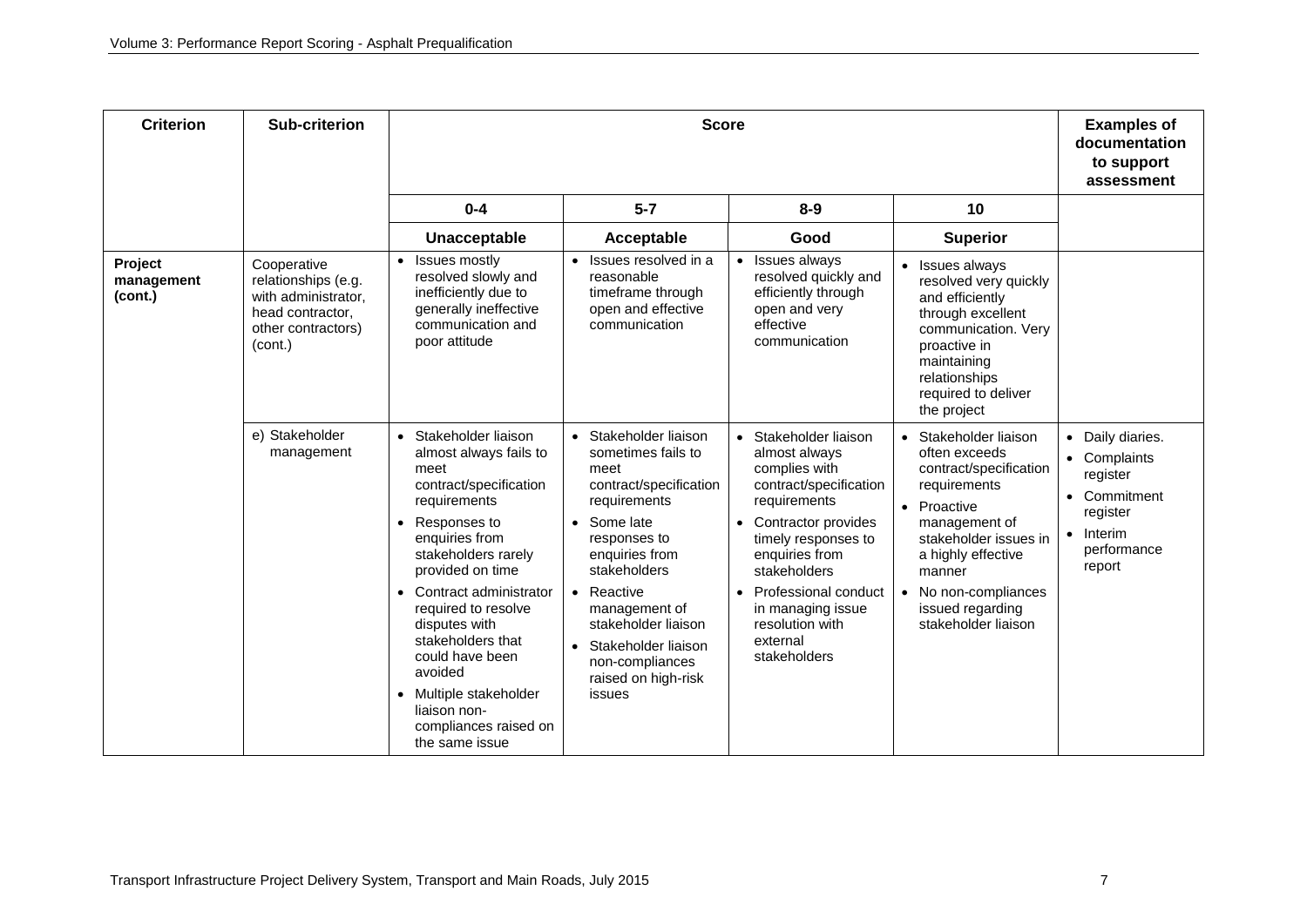| <b>Criterion</b>                                                                                                                                                             | <b>Sub-criterion</b>                                                 |                                                                                                                                                                                                                                                                                                                                                                                | <b>Examples of</b><br>documentation<br>to support<br>assessment                                                                                                                                                                                                                                                                             |                                                                                                                                                                                                                                                                                                                                  |                                                                                                                                                                                                                                                                                                                                                                                   |                                                                                                                                                                                                                                                                                                                                   |
|------------------------------------------------------------------------------------------------------------------------------------------------------------------------------|----------------------------------------------------------------------|--------------------------------------------------------------------------------------------------------------------------------------------------------------------------------------------------------------------------------------------------------------------------------------------------------------------------------------------------------------------------------|---------------------------------------------------------------------------------------------------------------------------------------------------------------------------------------------------------------------------------------------------------------------------------------------------------------------------------------------|----------------------------------------------------------------------------------------------------------------------------------------------------------------------------------------------------------------------------------------------------------------------------------------------------------------------------------|-----------------------------------------------------------------------------------------------------------------------------------------------------------------------------------------------------------------------------------------------------------------------------------------------------------------------------------------------------------------------------------|-----------------------------------------------------------------------------------------------------------------------------------------------------------------------------------------------------------------------------------------------------------------------------------------------------------------------------------|
|                                                                                                                                                                              |                                                                      | $0 - 4$                                                                                                                                                                                                                                                                                                                                                                        | $5 - 7$                                                                                                                                                                                                                                                                                                                                     | $8-9$                                                                                                                                                                                                                                                                                                                            | 10                                                                                                                                                                                                                                                                                                                                                                                |                                                                                                                                                                                                                                                                                                                                   |
|                                                                                                                                                                              |                                                                      | Unacceptable                                                                                                                                                                                                                                                                                                                                                                   | Acceptable                                                                                                                                                                                                                                                                                                                                  | Good                                                                                                                                                                                                                                                                                                                             | <b>Superior</b>                                                                                                                                                                                                                                                                                                                                                                   |                                                                                                                                                                                                                                                                                                                                   |
| 3. Utilisation of<br>management<br>systems<br>Note: Assessment<br>will focus on both<br>quality of system<br>and whether it was<br>utilised(successfully<br>on the contract) | a) Quality<br>management<br>(including<br>inspection and<br>testing) | <b>Personnel</b><br>• Quality management<br>representative has<br>limited knowledge and<br>experience.<br>Performance was<br>below the acceptable<br>standard<br>Quality management<br>representative<br>sometimes off site for<br>critical operations<br>Preparation<br>• Quality plan and<br>inspection and test<br>plans (ITPs) did not<br>meet the minimum<br>requirements | <b>Personnel</b><br>• Quality management<br>representative has<br>satisfactory<br>knowledge and<br>experience.<br>Performance met the<br>acceptable standard<br>• Quality management<br>representative on<br>site at most times.<br>but always on site<br>for critical operations<br>Preparation<br>• Satisfactory quality<br>plan and ITPs | Personnel<br>Quality management<br>representative has<br>good knowledge and<br>experience.<br>Performance was<br>above the<br>acceptable standard<br>Quality management<br>representative<br>almost always on<br>site, but always on<br>site for critical<br>operations<br><b>Preparation</b><br>• Good quality plan<br>and ITPs | <b>Personnel</b><br>• Quality management<br>representative has<br>excellent knowledge<br>and experience.<br>Performance was<br>well above the<br>acceptable standard<br>Quality management<br>representative<br>always on site and<br>present at all critical<br>operations<br>Preparation<br>• High-quality,<br>comprehensive<br>quality plan and ITPs<br>• Quality plan in line | • Contract<br>requirements and<br>contract quality<br>plan<br>• Quality plan/<br><b>Asphalt Quality</b><br>Plan<br>$\bullet$ ITPs<br>Lot records, test<br>$\bullet$<br>results, survey<br>and<br>nonconformance<br>reports<br>Nonconformance<br>$\bullet$<br>register<br>Compliance audit<br>reports, internal<br>and third party |
|                                                                                                                                                                              |                                                                      |                                                                                                                                                                                                                                                                                                                                                                                |                                                                                                                                                                                                                                                                                                                                             |                                                                                                                                                                                                                                                                                                                                  | with AS/NZS ISO<br>10005: 2005 Quality<br>management<br>systems - guidelines<br>for quality plans                                                                                                                                                                                                                                                                                 | Monthly progress<br>$\bullet$<br>reports<br>Daily diaries<br>$\bullet$<br>Copies of<br>$\bullet$<br>meeting minutes<br>• Correspondence                                                                                                                                                                                           |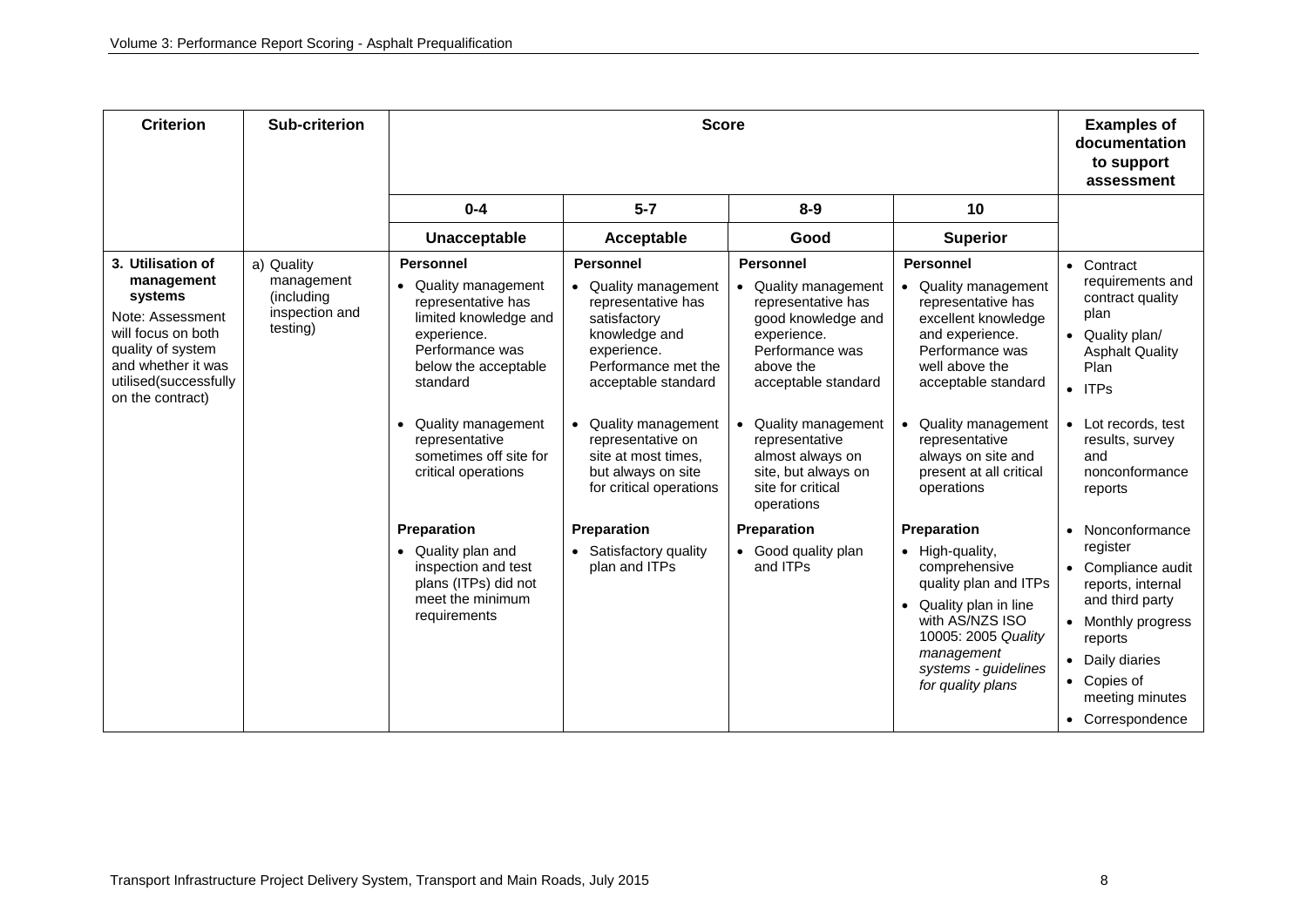| <b>Criterion</b>                                       | Sub-criterion                                  |                                                                                                                                                                                                                | <b>Examples of</b><br>documentation<br>to support<br>assessment                                                                                                      |                                                                                                                                                                             |                                                                                                                                                                                |                                                |
|--------------------------------------------------------|------------------------------------------------|----------------------------------------------------------------------------------------------------------------------------------------------------------------------------------------------------------------|----------------------------------------------------------------------------------------------------------------------------------------------------------------------|-----------------------------------------------------------------------------------------------------------------------------------------------------------------------------|--------------------------------------------------------------------------------------------------------------------------------------------------------------------------------|------------------------------------------------|
|                                                        |                                                | $0 - 4$                                                                                                                                                                                                        | $5 - 7$                                                                                                                                                              | $8 - 9$                                                                                                                                                                     | 10                                                                                                                                                                             |                                                |
|                                                        |                                                | Unacceptable                                                                                                                                                                                                   | Acceptable                                                                                                                                                           | Good                                                                                                                                                                        | <b>Superior</b>                                                                                                                                                                |                                                |
| <b>Utilisation of</b><br>management<br>systems (cont.) | Quality<br>management<br>(including inspection | Implementation<br>(including inspection<br>and testing)                                                                                                                                                        | Implementation<br>(including inspection<br>and testing)                                                                                                              | Implementation<br>(including inspection<br>and testing)                                                                                                                     | Implementation<br>(including inspection<br>and testing)                                                                                                                        | Interim<br>$\bullet$<br>performance<br>reports |
|                                                        | and testing) (cont.)                           | • Quality management<br>system not<br>coordinated with<br>systems of other<br>contractors and head<br>contractor (where<br>relevant)                                                                           | Some degree of<br>coordination<br>between quality<br>management system<br>and systems of other<br>contractors and<br>head contractor<br>(where relevant)             | Reasonable degree<br>$\bullet$<br>of coordination<br>between quality<br>management system<br>and systems of other<br>contractors and<br>head contractor<br>(where relevant) | Quality management<br>system effectively<br>coordinated with<br>systems of other<br>contractors and<br>head contractor<br>(where relevant)                                     |                                                |
|                                                        |                                                | <b>Execution of work</b><br>$\bullet$<br>process was below<br>the acceptable<br>standard                                                                                                                       | Execution of work<br>process met the<br>acceptable standard                                                                                                          | • Execution of work<br>process was above<br>the acceptable<br>standard                                                                                                      | <b>Execution of work</b><br>$\bullet$<br>process was well<br>above the<br>acceptable standard                                                                                  |                                                |
|                                                        |                                                | Inadequate execution<br>of ITPs. Many lots not<br>visually inspected and<br>assessed before<br>submitting for<br>acceptance<br>Nonconformances<br>often poorly reported<br>and not satisfactorily<br>addressed | • Satisfactory<br>execution of ITPs<br>• Adequate provision<br>of lot records, test<br>results, survey and<br>other measurements<br>and<br>nonconformance<br>reports | Good execution of<br>$\bullet$<br><b>ITPs</b><br>• Lot records, test<br>results, survey and<br>other measurements<br>and<br>nonconformance<br>reports readily<br>provided   | Excellent execution<br>of ITPs, with ITPs<br>used effectively as a<br>management tool<br>All lots visually<br>inspected and<br>assessed before<br>submitting for<br>acceptance |                                                |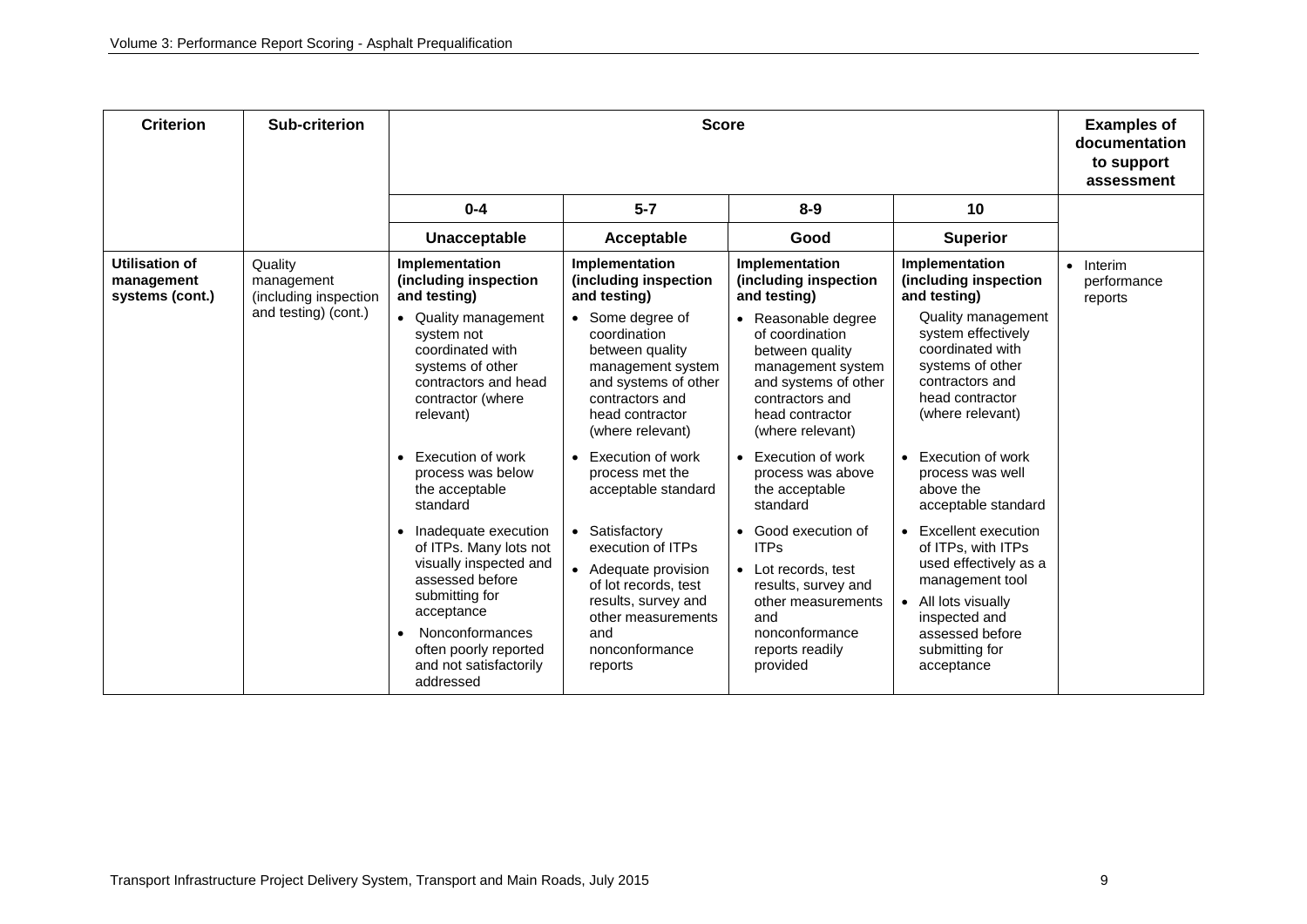| <b>Criterion</b>                                       | <b>Sub-criterion</b>                                                   |                                                                                                                                                                                                                                                                                                                                                                                                                                                                                                                              | <b>Score</b>                                                                                                                                                                                                                                                                                                                                                                         |                                                                                                                                                                                                                                                                                                                                                                |                                                                                                                                                                                                                                                                                                                                                             | <b>Examples of</b><br>documentation<br>to support<br>assessment |
|--------------------------------------------------------|------------------------------------------------------------------------|------------------------------------------------------------------------------------------------------------------------------------------------------------------------------------------------------------------------------------------------------------------------------------------------------------------------------------------------------------------------------------------------------------------------------------------------------------------------------------------------------------------------------|--------------------------------------------------------------------------------------------------------------------------------------------------------------------------------------------------------------------------------------------------------------------------------------------------------------------------------------------------------------------------------------|----------------------------------------------------------------------------------------------------------------------------------------------------------------------------------------------------------------------------------------------------------------------------------------------------------------------------------------------------------------|-------------------------------------------------------------------------------------------------------------------------------------------------------------------------------------------------------------------------------------------------------------------------------------------------------------------------------------------------------------|-----------------------------------------------------------------|
|                                                        |                                                                        | $0 - 4$                                                                                                                                                                                                                                                                                                                                                                                                                                                                                                                      | $5 - 7$                                                                                                                                                                                                                                                                                                                                                                              | $8 - 9$                                                                                                                                                                                                                                                                                                                                                        | 10                                                                                                                                                                                                                                                                                                                                                          |                                                                 |
|                                                        |                                                                        | Unacceptable                                                                                                                                                                                                                                                                                                                                                                                                                                                                                                                 | Acceptable                                                                                                                                                                                                                                                                                                                                                                           | Good                                                                                                                                                                                                                                                                                                                                                           | <b>Superior</b>                                                                                                                                                                                                                                                                                                                                             |                                                                 |
| <b>Utilisation of</b><br>management<br>systems (cont.) | Quality<br>management<br>(including inspection<br>and testing) (cont.) | Repetitions of the<br>$\bullet$<br>same<br>nonconformance type<br>with moderate to<br>significant<br>consequences<br>A medium to<br>$\bullet$<br>significant level of<br>rework<br>Observance of hold<br>$\bullet$<br>points inadequate<br>• Internal audits not<br>carried out as per the<br>quality plan<br>• Internal audits<br>identified an<br>inadequate level of<br>compliance<br>Refusal/reluctance to<br>$\bullet$<br>make test data and<br>analysis available to<br>the administrator<br>and/or head<br>contractor | Almost all lots<br>visually inspected<br>and assessed before<br>submitting for<br>acceptance<br>Nonconformances<br>satisfactorily<br>reported and<br>generally<br>satisfactorily<br>addressed after<br>some prompting<br>Repetitions of the<br>same<br>nonconformance<br>type, with minor<br>consequences<br>A low level of rework<br>• Satisfactory<br>observance of<br>hold points | Lots visually<br>$\bullet$<br>inspected and<br>assessed before<br>submitting for<br>acceptance<br>• Nonconformances<br>almost always<br>reported and<br>addressed promptly<br>and effectively<br>• Low number of<br>repetitions of the<br>same<br>nonconformance<br>type<br>• Minimal or negligible<br>levels of rework<br>• Good observance of<br>hold points | Nonconformances<br>$\bullet$<br>always reported and<br>addressed promptly<br>and effectively<br>No repetition of the<br>$\bullet$<br>same<br>nonconformance<br>type<br>No instances of<br>$\bullet$<br>rework<br>Excellent<br>$\bullet$<br>observance of hold<br>points<br>Internal audits<br>$\bullet$<br>always carried out<br>as per the quality<br>plan |                                                                 |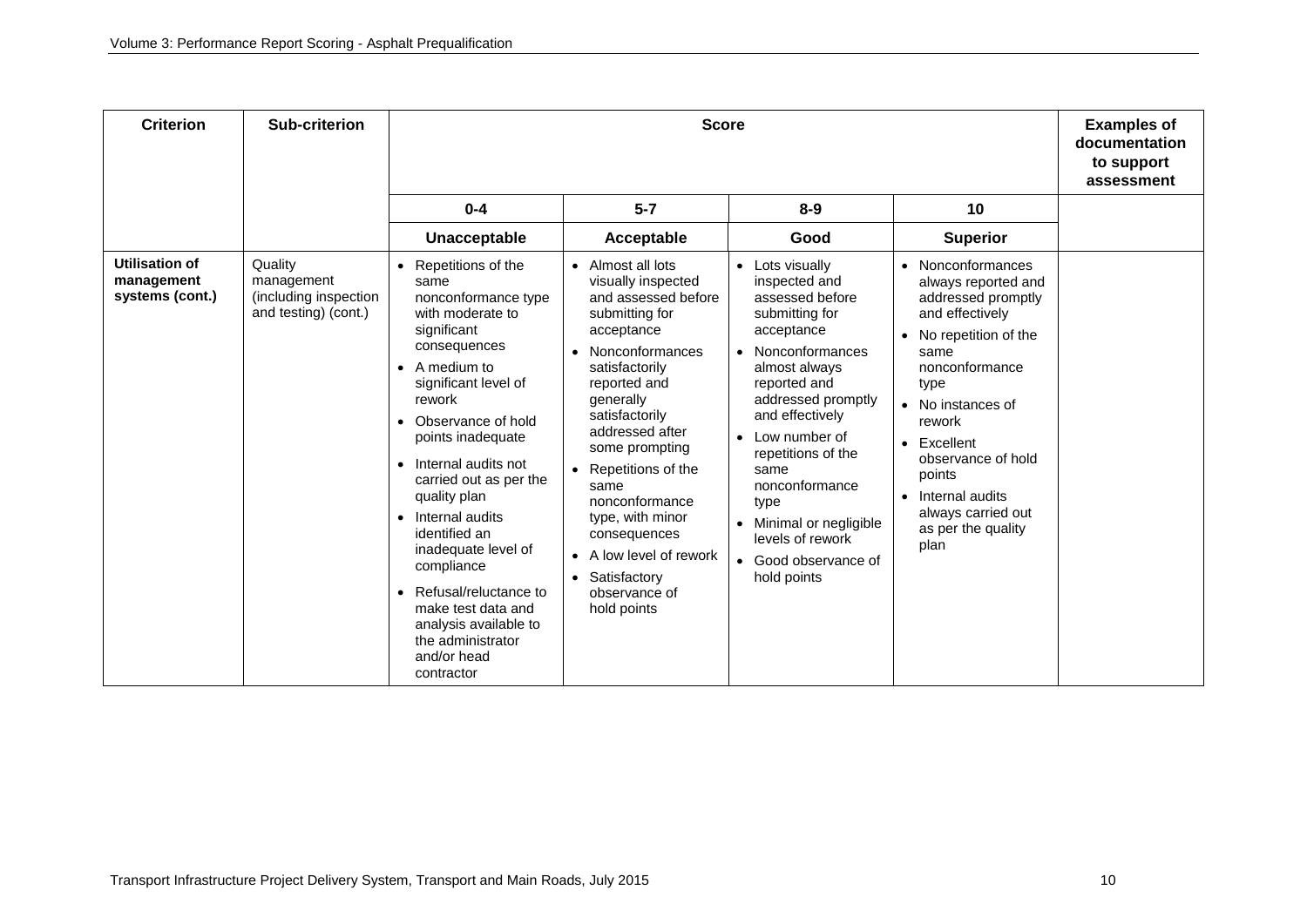| <b>Criterion</b>                                | <b>Sub-criterion</b>                                                      |                                                                                                                                                                      | <b>Score</b>                                                                                                                                                                                                                                                                                                                                                                                                         |                                                                                                                                                                                                                                                                                                                                                                                                                             |                                                                                                                                                                                                                                                                                     |                                                                                                                 |
|-------------------------------------------------|---------------------------------------------------------------------------|----------------------------------------------------------------------------------------------------------------------------------------------------------------------|----------------------------------------------------------------------------------------------------------------------------------------------------------------------------------------------------------------------------------------------------------------------------------------------------------------------------------------------------------------------------------------------------------------------|-----------------------------------------------------------------------------------------------------------------------------------------------------------------------------------------------------------------------------------------------------------------------------------------------------------------------------------------------------------------------------------------------------------------------------|-------------------------------------------------------------------------------------------------------------------------------------------------------------------------------------------------------------------------------------------------------------------------------------|-----------------------------------------------------------------------------------------------------------------|
|                                                 |                                                                           | $0 - 4$                                                                                                                                                              | $5 - 7$                                                                                                                                                                                                                                                                                                                                                                                                              | $8 - 9$                                                                                                                                                                                                                                                                                                                                                                                                                     | 10                                                                                                                                                                                                                                                                                  |                                                                                                                 |
|                                                 |                                                                           | <b>Unacceptable</b>                                                                                                                                                  | Acceptable                                                                                                                                                                                                                                                                                                                                                                                                           | Good                                                                                                                                                                                                                                                                                                                                                                                                                        | <b>Superior</b>                                                                                                                                                                                                                                                                     |                                                                                                                 |
| Utilisation of<br>management<br>systems (cont.) | Quality<br>management<br>(including<br>inspection and<br>testing) (cont.) | No systems in place<br>$\bullet$<br>to utilise test data and<br>trends for the<br>purposes of<br>management control<br>on individual projects<br>and across projects | • Internal audits<br>mostly carried out as<br>per the quality plan<br>• Internal audits<br>identified a<br>satisfactory level of<br>compliance<br>Test data and<br>analysis made<br>available to the<br>administrator and/or<br>head contractor on<br>request<br>• Limited use of test<br>data and trends for<br>the purposes of<br>effective<br>management control<br>on individual projects<br>and across projects | • Internal audits<br>almost always<br>carried out as per<br>the quality plan<br>• Internal audits<br>identified a good<br>level of compliance<br>• Test data and<br>analysis submitted to<br>the administrator<br>and/or head<br>contractor in a timely<br>manner<br>• Reasonable use of<br>test data and trends<br>for the purposes of<br>effective<br>management control<br>on individual projects<br>and across projects | • Proactive approach<br>to the submission of<br>test data and<br>analysis to the<br>administrator and/or<br>head contractor<br>• Contractor uses test<br>data and trends for<br>the purposes of<br>effective<br>management control<br>on individual projects<br>and across projects |                                                                                                                 |
|                                                 | b) OHS                                                                    | <b>Personnel</b>                                                                                                                                                     | <b>Personnel</b>                                                                                                                                                                                                                                                                                                                                                                                                     | <b>Personnel</b>                                                                                                                                                                                                                                                                                                                                                                                                            | <b>Personnel</b>                                                                                                                                                                                                                                                                    | • Contract                                                                                                      |
|                                                 | management                                                                | Safety representative<br>has limited knowledge<br>and experience.<br>Performance was<br>below the acceptable<br>standard                                             | • Safety<br>representative has<br>satisfactory<br>knowledge and<br>experience.<br>Performance met the<br>acceptable standard                                                                                                                                                                                                                                                                                         | • Safety<br>representative has<br>good knowledge and<br>experience.<br>Performance was<br>above the<br>acceptable standard                                                                                                                                                                                                                                                                                                  | • Safety<br>representative has<br>superior knowledge<br>and experience.<br>Very high standard<br>of performance                                                                                                                                                                     | requirements and<br>site-specific OHS<br>plan<br>OHS audit<br>$\bullet$<br>reports, internal<br>and third party |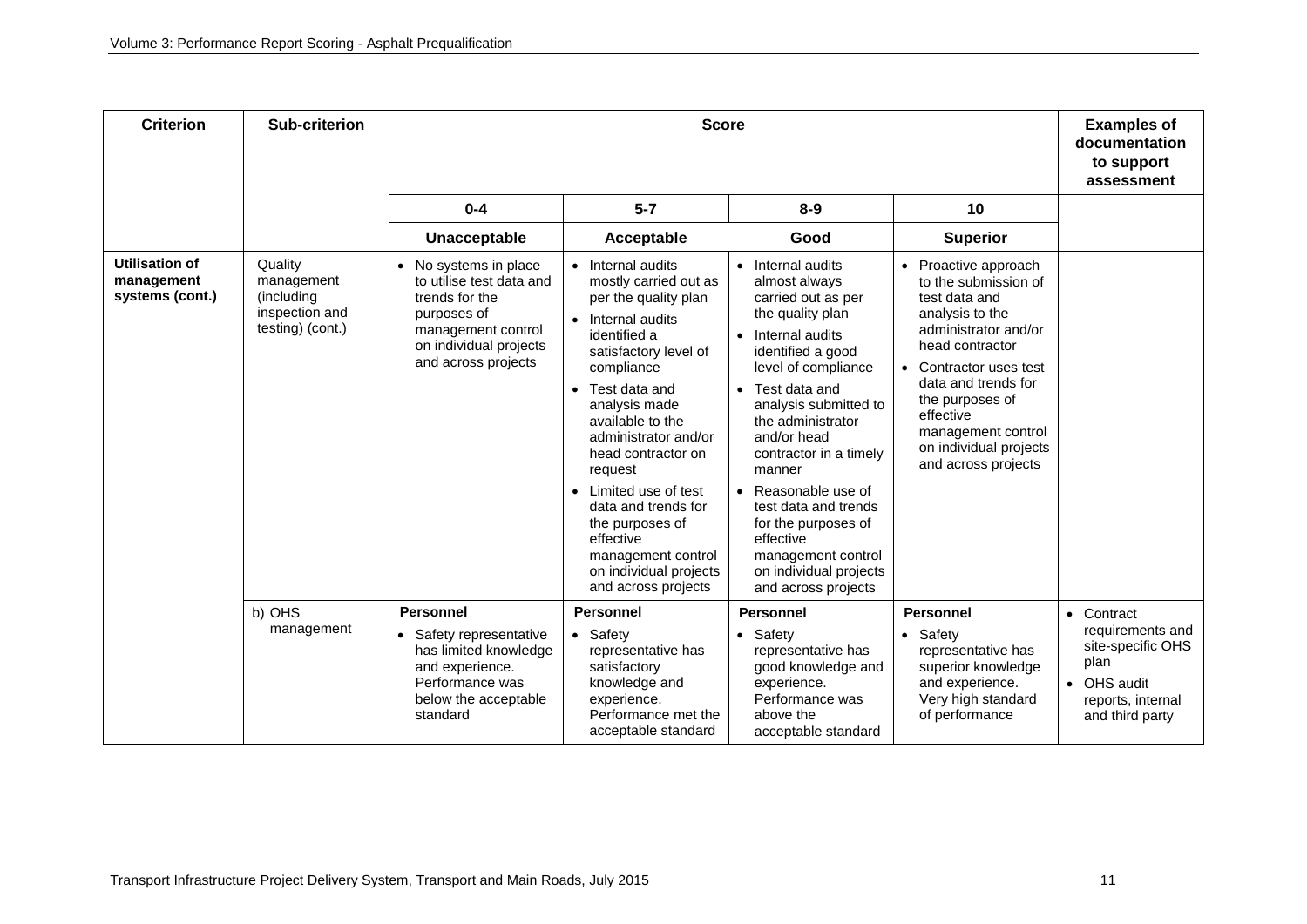| <b>Criterion</b>                                       | <b>Sub-criterion</b>      |                                                                                                                                                                                                                                                                                            | <b>Examples of</b><br>documentation<br>to support<br>assessment                                                                                                                                                                                                           |                                                                                                                                                                                                                                                                                                          |                                                                                                                                                                                                                                                                                             |                                                                                                        |
|--------------------------------------------------------|---------------------------|--------------------------------------------------------------------------------------------------------------------------------------------------------------------------------------------------------------------------------------------------------------------------------------------|---------------------------------------------------------------------------------------------------------------------------------------------------------------------------------------------------------------------------------------------------------------------------|----------------------------------------------------------------------------------------------------------------------------------------------------------------------------------------------------------------------------------------------------------------------------------------------------------|---------------------------------------------------------------------------------------------------------------------------------------------------------------------------------------------------------------------------------------------------------------------------------------------|--------------------------------------------------------------------------------------------------------|
|                                                        |                           | $0 - 4$                                                                                                                                                                                                                                                                                    | $5 - 7$                                                                                                                                                                                                                                                                   | $8-9$                                                                                                                                                                                                                                                                                                    | 10                                                                                                                                                                                                                                                                                          |                                                                                                        |
|                                                        |                           | Unacceptable                                                                                                                                                                                                                                                                               | Acceptable                                                                                                                                                                                                                                                                | Good                                                                                                                                                                                                                                                                                                     | <b>Superior</b>                                                                                                                                                                                                                                                                             |                                                                                                        |
| <b>Utilisation of</b><br>management<br>systems (cont.) | OHS management<br>(cont.) | Safety representative<br>$\bullet$<br>sometimes off site for<br>critical operations                                                                                                                                                                                                        | • Safety<br>representative on<br>site at most times.<br>but always for critical<br>operations                                                                                                                                                                             | • Safety<br>representative<br>almost always on<br>site, but always for<br>critical operations                                                                                                                                                                                                            | • Safety<br>representative<br>always on site and<br>present at all critical<br>operations                                                                                                                                                                                                   | Monthly progress<br>$\bullet$<br>reports<br>Daily diaries<br>$\bullet$<br>Incident/accident<br>reports |
|                                                        |                           | Preparation                                                                                                                                                                                                                                                                                | <b>Preparation</b>                                                                                                                                                                                                                                                        | Preparation                                                                                                                                                                                                                                                                                              | <b>Preparation</b>                                                                                                                                                                                                                                                                          | Worksafe<br>$\bullet$                                                                                  |
|                                                        |                           | • Site-specific OHS plan<br>did not meet the<br>minimum<br>requirements                                                                                                                                                                                                                    | • Satisfactory site-<br>specific OHS plan                                                                                                                                                                                                                                 | • Good site-specific<br>OHS plan                                                                                                                                                                                                                                                                         | • Excellent site-<br>specific OHS plan                                                                                                                                                                                                                                                      | improvement<br>notices<br>Interim<br>$\bullet$<br>performance<br>reports                               |
|                                                        |                           | Implementation                                                                                                                                                                                                                                                                             | Implementation                                                                                                                                                                                                                                                            | Implementation                                                                                                                                                                                                                                                                                           | Implementation                                                                                                                                                                                                                                                                              |                                                                                                        |
|                                                        |                           | • OHS management<br>system not<br>coordinated with<br>systems of other<br>contractors and head<br>contractor (where<br>relevant)<br>• Limited safety<br>induction program<br>• Holds toolbox<br>meetings but not in<br>accordance with the<br>OHS plan<br>Inadequate safety<br>performance | • Some degree of<br>coordination<br>between OHS<br>management system<br>and systems of other<br>contractors and<br>head contractor<br>(where relevant)<br>• Satisfactory safety<br>induction program<br>• Holds toolbox<br>meetings in<br>accordance with the<br>OHS plan | • Reasonable degree<br>of coordination<br>between OHS<br>management system<br>and systems of other<br>contractors and<br>head contractor<br>(where relevant)<br>• Good safety<br>induction program<br>• Holds toolbox<br>meetings in<br>accordance with the<br>OHS plan;<br>sometimes more<br>frequently | • OHS management<br>system effectively<br>coordinated with<br>systems of other<br>contractors and<br>head contractor<br>(where relevant)<br>• Comprehensive<br>safety induction<br>program<br>• Holds toolbox<br>meetings in<br>accordance with the<br>OHS plan; usually<br>more frequently |                                                                                                        |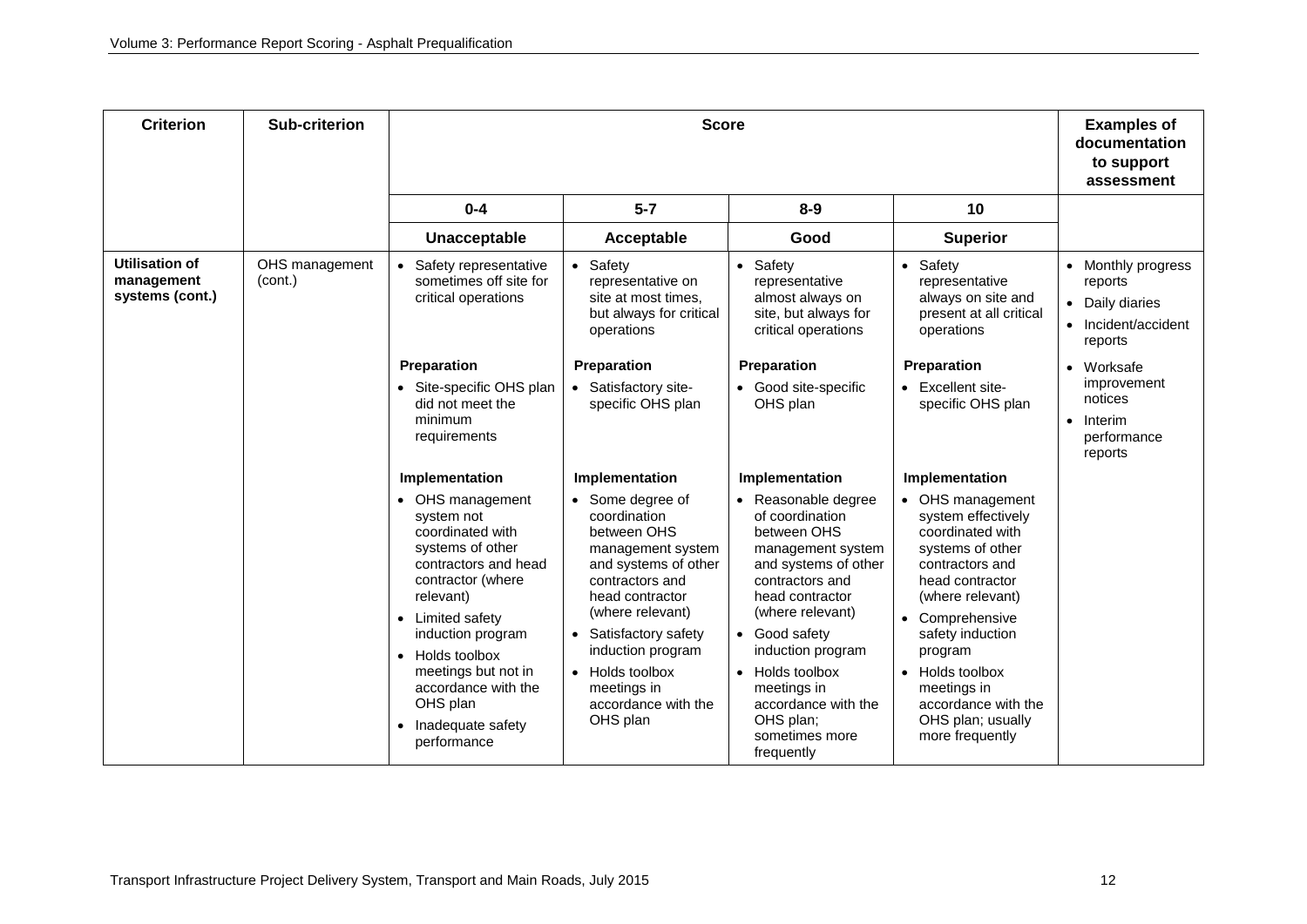| <b>Criterion</b>                                | <b>Sub-criterion</b>           |                                                                                                                                                                                                                                                                                                                                                                       | <b>Examples of</b><br>documentation<br>to support<br>assessment                                                                                                                                                                                                                                                                                                                                           |                                                                                                                                                                                                                                                                                                                                                                                                                              |                                                                                                                                                                                                                                                                                                                                                                                       |                                                                            |
|-------------------------------------------------|--------------------------------|-----------------------------------------------------------------------------------------------------------------------------------------------------------------------------------------------------------------------------------------------------------------------------------------------------------------------------------------------------------------------|-----------------------------------------------------------------------------------------------------------------------------------------------------------------------------------------------------------------------------------------------------------------------------------------------------------------------------------------------------------------------------------------------------------|------------------------------------------------------------------------------------------------------------------------------------------------------------------------------------------------------------------------------------------------------------------------------------------------------------------------------------------------------------------------------------------------------------------------------|---------------------------------------------------------------------------------------------------------------------------------------------------------------------------------------------------------------------------------------------------------------------------------------------------------------------------------------------------------------------------------------|----------------------------------------------------------------------------|
|                                                 |                                | $0 - 4$                                                                                                                                                                                                                                                                                                                                                               | $5 - 7$                                                                                                                                                                                                                                                                                                                                                                                                   | $8 - 9$                                                                                                                                                                                                                                                                                                                                                                                                                      | 10                                                                                                                                                                                                                                                                                                                                                                                    |                                                                            |
|                                                 |                                | Unacceptable                                                                                                                                                                                                                                                                                                                                                          | Acceptable                                                                                                                                                                                                                                                                                                                                                                                                | Good                                                                                                                                                                                                                                                                                                                                                                                                                         | <b>Superior</b>                                                                                                                                                                                                                                                                                                                                                                       |                                                                            |
| Utilisation of<br>management<br>systems (cont.) | OHS management<br>(cont.)      | Standard of regular<br>OHS reports<br>inadequate<br>Internal audits and<br>inspections not<br>usually carried out as<br>per the OHS plan<br>Nonconformances,<br>$\bullet$<br>incidents and<br>accidents often poorly<br>reported and not<br>appropriately actioned<br>Repetitions of the<br>$\bullet$<br>same<br>nonconformance type<br>with moderate<br>consequences | • Adequate safety<br>performance<br>• Standard of regular<br>OHS reports<br>adequate<br>• Internal audits and<br>inspections mostly<br>carried out as per<br>the OHS plan<br>• Nonconformances.<br>incidents and<br>accidents nearly<br>always reported and<br>generally actioned<br>promptly and<br>effectively<br>Some repetitions of<br>the same<br>nonconformance<br>type, with minor<br>consequences | • Good safety<br>performance<br>• Good standard of<br>regular OHS reports<br>• Internal audits and<br>inspections almost<br>always carried out<br>as per the OHS plan<br>• Nonconformances.<br>incidents and<br>accidents always<br>reported and<br>typically actioned<br>promptly and<br>effectively<br>• Low number of<br>repetitions of the<br>same<br>nonconformance<br>type, with<br>minimal/negligible<br>consequences | • Excellent safety<br>performance<br>Standard of regular<br>OHS reports<br>excellent<br>• Internal audits and<br>inspections always<br>carried out as per<br>the OHS plan<br>Nonconformances.<br>$\bullet$<br>incidents and<br>accidents always<br>reported and always<br>actioned promptly<br>and effectively<br>No repetition of the<br>$\bullet$<br>same<br>nonconformance<br>type |                                                                            |
|                                                 | c) Environmental<br>management | Significant damage<br>and/or blatant<br>disregard for sensitive<br>and/or significant<br>features                                                                                                                                                                                                                                                                     | • May not proactively<br>manage<br>environmental,<br>cultural or heritage<br>issues                                                                                                                                                                                                                                                                                                                       | • Environmental,<br>cultural and heritage<br>matters approached<br>proactively and<br>sensitively                                                                                                                                                                                                                                                                                                                            | • Environmental,<br>cultural and heritage<br>matters approached<br>proactively and with<br>great sensitivity                                                                                                                                                                                                                                                                          | • Nonconformance<br>reports and<br>registers<br>Daily diaries<br>$\bullet$ |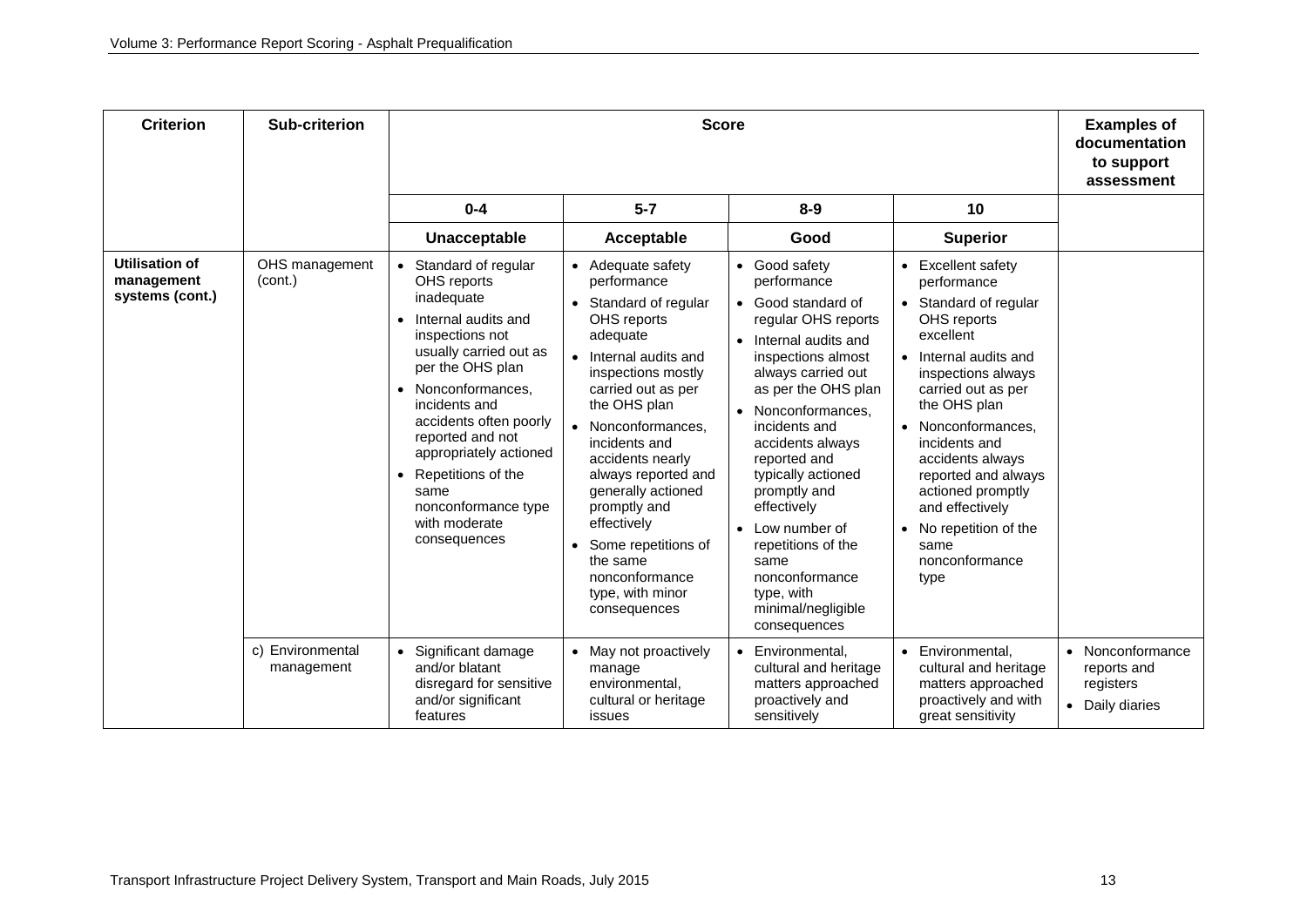| <b>Criterion</b>                                        | <b>Sub-criterion</b>                |                                                                                                                                                                                                                                                                                                                                    | <b>Examples of</b><br>documentation<br>to support<br>assessment                                                                                                                                                                                                                                                                                             |                                                                                                                                                                                                                                                                                                                                                                                          |                                                                                                                                                                                                                                                                                                                     |                                                                                                                                                                                             |
|---------------------------------------------------------|-------------------------------------|------------------------------------------------------------------------------------------------------------------------------------------------------------------------------------------------------------------------------------------------------------------------------------------------------------------------------------|-------------------------------------------------------------------------------------------------------------------------------------------------------------------------------------------------------------------------------------------------------------------------------------------------------------------------------------------------------------|------------------------------------------------------------------------------------------------------------------------------------------------------------------------------------------------------------------------------------------------------------------------------------------------------------------------------------------------------------------------------------------|---------------------------------------------------------------------------------------------------------------------------------------------------------------------------------------------------------------------------------------------------------------------------------------------------------------------|---------------------------------------------------------------------------------------------------------------------------------------------------------------------------------------------|
|                                                         |                                     | $0 - 4$                                                                                                                                                                                                                                                                                                                            | $5 - 7$                                                                                                                                                                                                                                                                                                                                                     | $8 - 9$                                                                                                                                                                                                                                                                                                                                                                                  | 10                                                                                                                                                                                                                                                                                                                  |                                                                                                                                                                                             |
|                                                         |                                     | Unacceptable                                                                                                                                                                                                                                                                                                                       | Acceptable                                                                                                                                                                                                                                                                                                                                                  | Good                                                                                                                                                                                                                                                                                                                                                                                     | <b>Superior</b>                                                                                                                                                                                                                                                                                                     |                                                                                                                                                                                             |
| <b>Utilisation of</b><br>management<br>systems (cont.). | Environmental<br>management (cont.) | • Nonconformances,<br>incidents and<br>accidents in<br>environmental,<br>cultural and heritage<br>matters often poorly<br>reported and poorly<br>actioned<br>Repetitions of the<br>$\bullet$<br>same<br>nonconformance type<br>with moderate<br>consequences<br>• Audit reports identified<br>an inadequate level of<br>compliance | • Nonconformances.<br>incidents and<br>accidents in<br>environmental,<br>cultural and heritage<br>matters nearly<br>always reported and<br>generally actioned<br>promptly and<br>effectively<br>• Repetitions of the<br>same<br>nonconformance<br>type with minor<br>consequences<br>• Audit reports<br>identified a<br>satisfactory level of<br>compliance | Nonconformances.<br>$\bullet$<br>incidents and<br>accidents in<br>environmental,<br>cultural and heritage<br>matters always<br>reported and almost<br>always actioned<br>promptly and<br>effectively<br>Low number of<br>repetitions of the<br>same<br>nonconformance<br>type, with<br>minimal/negligible<br>consequences<br>• Audit reports<br>identified a good<br>level of compliance | • Nonconformances.<br>incidents and<br>accidents in<br>environmental,<br>cultural and heritage<br>matters always<br>reported and always<br>actioned promptly<br>and effectively<br>• No repetition of the<br>same<br>nonconformance<br>type<br>• Audit reports<br>identified an<br>excellent level of<br>compliance |                                                                                                                                                                                             |
|                                                         | d) Traffic<br>management            | <b>Personnel</b><br>• Traffic management<br>representative has<br>limited knowledge and<br>experience.<br>Performance was<br>below the acceptable<br>standard.<br>Qualifications did not<br>meet requirements                                                                                                                      | <b>Personnel</b><br>• Traffic management<br>representative has<br>satisfactory<br>knowledge and<br>experience.<br>Performance met the<br>acceptable standard.<br>Qualifications met<br>requirements                                                                                                                                                         | <b>Personnel</b><br>• Traffic management<br>representative has<br>good knowledge and<br>experience.<br>Performance was<br>above the<br>acceptable standard.<br>Qualifications                                                                                                                                                                                                            | <b>Personnel</b><br>• Traffic management<br>representative has<br>excellent knowledge<br>and experience.<br>Performance was<br>well above the<br>acceptable standard.<br>Qualifications                                                                                                                             | Reports of major<br>$\bullet$<br>incidents or<br>accidents<br>Copies of notices<br>or reports issued<br>by Police or<br>Coroner<br>Audit reports,<br>$\bullet$<br>internal and 3rd<br>party |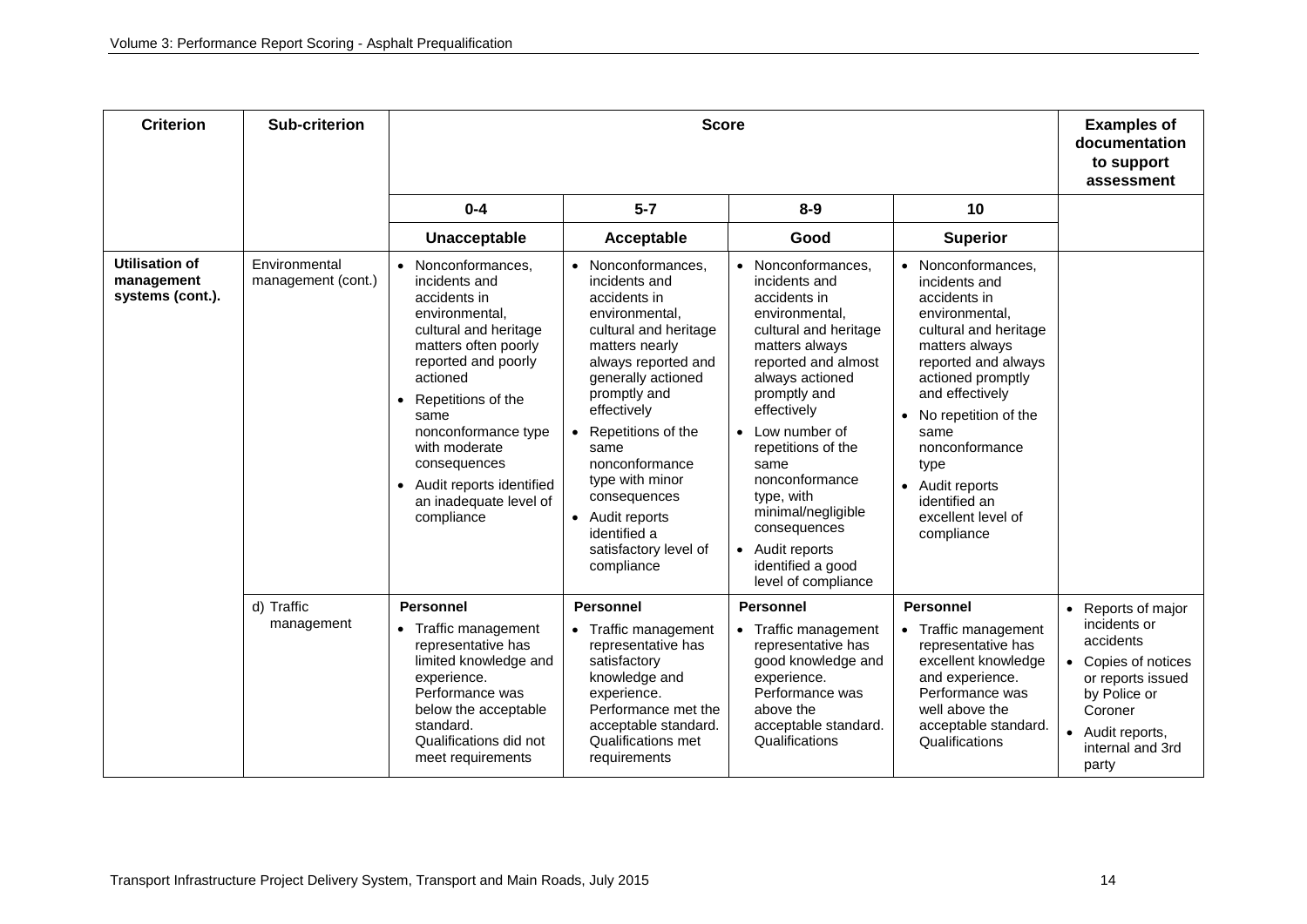| <b>Criterion</b>                                 | Sub-criterion                                                                                                                                                                                                                                                                                                                                                            |                                                                                                                        | <b>Score</b>                                                                                           |                                                                                                                          |                                                                                                        |                                                                      |  |  |
|--------------------------------------------------|--------------------------------------------------------------------------------------------------------------------------------------------------------------------------------------------------------------------------------------------------------------------------------------------------------------------------------------------------------------------------|------------------------------------------------------------------------------------------------------------------------|--------------------------------------------------------------------------------------------------------|--------------------------------------------------------------------------------------------------------------------------|--------------------------------------------------------------------------------------------------------|----------------------------------------------------------------------|--|--|
|                                                  |                                                                                                                                                                                                                                                                                                                                                                          | $0 - 4$                                                                                                                | $5 - 7$                                                                                                | $8 - 9$                                                                                                                  | 10                                                                                                     |                                                                      |  |  |
|                                                  |                                                                                                                                                                                                                                                                                                                                                                          | Unacceptable                                                                                                           | Acceptable                                                                                             | Good                                                                                                                     | <b>Superior</b>                                                                                        |                                                                      |  |  |
|                                                  |                                                                                                                                                                                                                                                                                                                                                                          |                                                                                                                        |                                                                                                        | exceeded<br>requirements                                                                                                 | exceeded<br>requirements                                                                               |                                                                      |  |  |
| Utilisation of<br>management<br>systems (cont.). | Traffic<br>Traffic management<br>• Traffic management<br>$\bullet$<br>management<br>representative<br>representative on<br>representative<br>(cont.)<br>sometimes off site for<br>site at most times.<br>almost always on<br>critical times and/or<br>but always for critical<br>site, and always at<br>times and/or events<br>critical times and/or<br>events<br>events | Traffic management<br>representative<br>always on site and                                                             | • Traffic management<br>present at all critical<br>times and/or events                                 | Monthly progress<br>reports<br>Nonconformance<br>reports and<br>registers                                                |                                                                                                        |                                                                      |  |  |
|                                                  |                                                                                                                                                                                                                                                                                                                                                                          | Preparation                                                                                                            | <b>Preparation</b>                                                                                     | <b>Preparation</b>                                                                                                       | Preparation                                                                                            | Daily diaries<br>Interim                                             |  |  |
|                                                  |                                                                                                                                                                                                                                                                                                                                                                          | Traffic management<br>$\bullet$<br>plan(s) did not meet<br>the minimum<br>requirements                                 | Satisfactory traffic<br>management plan(s)                                                             | • Good traffic<br>• Excellent traffic<br>management plan(s)                                                              | management plan(s)                                                                                     | performance<br>reports<br>CVs for traffic<br>$\bullet$<br>management |  |  |
|                                                  |                                                                                                                                                                                                                                                                                                                                                                          | Implementation                                                                                                         | Implementation                                                                                         | Implementation                                                                                                           | Implementation                                                                                         | representative                                                       |  |  |
|                                                  |                                                                                                                                                                                                                                                                                                                                                                          | • Limited<br>communication and<br>consultation with all<br>stakeholders                                                | • Satisfactory<br>communication and<br>consultation with all<br>stakeholders                           | $\bullet$ Good<br>communication and<br>consultation with all<br>stakeholders                                             | $\bullet$ Excellent<br>communication and<br>consultation with all<br>stakeholders                      | and other traffic<br>management<br>personnel                         |  |  |
|                                                  |                                                                                                                                                                                                                                                                                                                                                                          | Internal audits and<br>$\bullet$<br>inspections not<br>usually carried out as<br>per the traffic<br>management plan(s) | • Internal audits and<br>inspections mostly<br>carried out as per<br>the traffic<br>management plan(s) | Internal audits and<br>$\bullet$<br>inspections almost<br>always carried out<br>as per the traffic<br>management plan(s) | • Internal audits and<br>inspections always<br>carried out as per<br>the traffic<br>management plan(s) |                                                                      |  |  |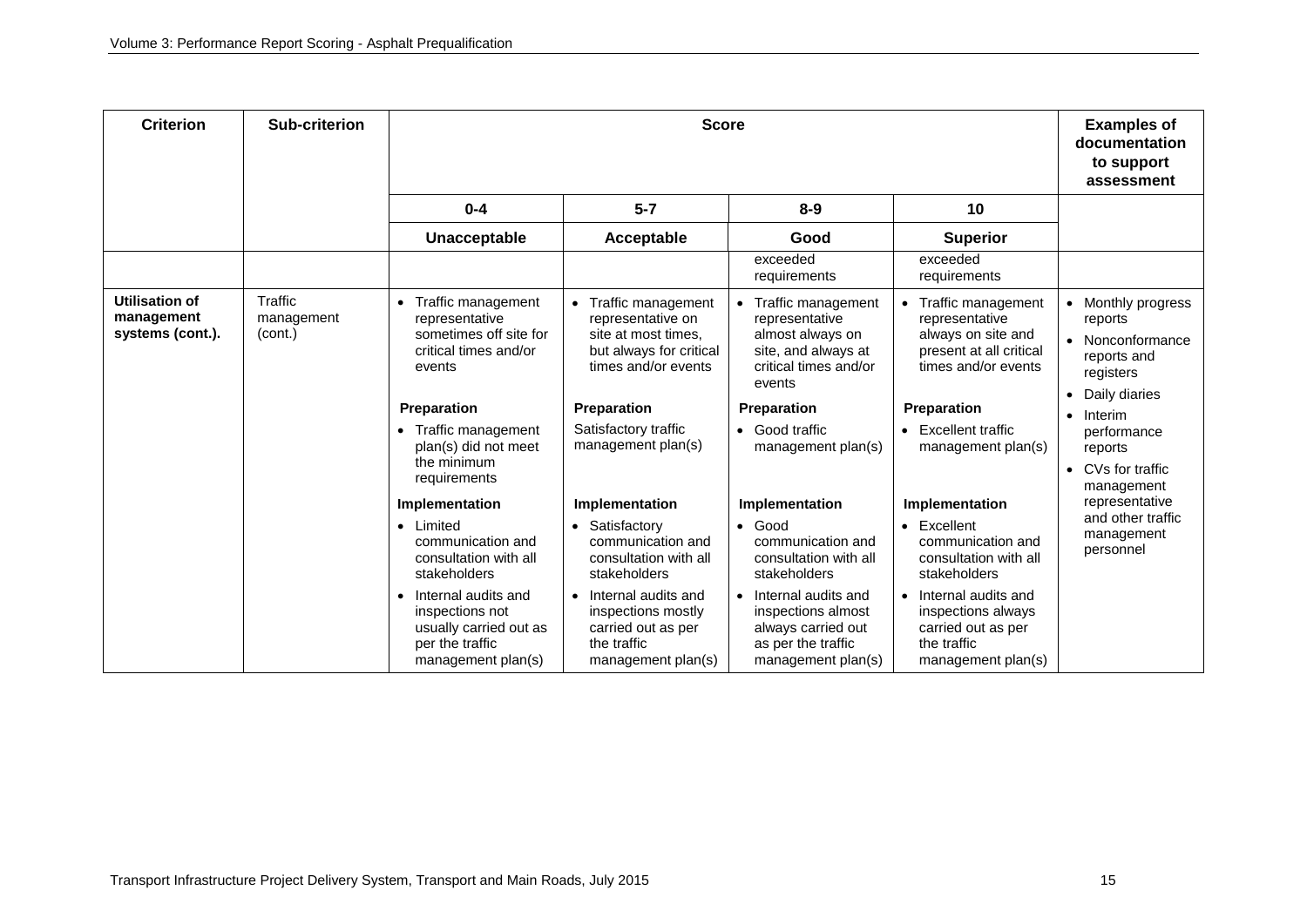| <b>Criterion</b>                                 | <b>Sub-criterion</b>             |                                                                                                                                                                                                                                                                                                                                                                                                                                                      | <b>Examples of</b><br>documentation<br>to support<br>assessment                                                                                                                                                                                                                                                                                                                                                                                                                |                                                                                                                                                                                                                                                                                                                                                                                                                                                      |                                                                                                                                                                                                                                                                                                                                                                                                                   |  |
|--------------------------------------------------|----------------------------------|------------------------------------------------------------------------------------------------------------------------------------------------------------------------------------------------------------------------------------------------------------------------------------------------------------------------------------------------------------------------------------------------------------------------------------------------------|--------------------------------------------------------------------------------------------------------------------------------------------------------------------------------------------------------------------------------------------------------------------------------------------------------------------------------------------------------------------------------------------------------------------------------------------------------------------------------|------------------------------------------------------------------------------------------------------------------------------------------------------------------------------------------------------------------------------------------------------------------------------------------------------------------------------------------------------------------------------------------------------------------------------------------------------|-------------------------------------------------------------------------------------------------------------------------------------------------------------------------------------------------------------------------------------------------------------------------------------------------------------------------------------------------------------------------------------------------------------------|--|
|                                                  |                                  | $0 - 4$                                                                                                                                                                                                                                                                                                                                                                                                                                              | $5 - 7$                                                                                                                                                                                                                                                                                                                                                                                                                                                                        | $8 - 9$                                                                                                                                                                                                                                                                                                                                                                                                                                              | 10                                                                                                                                                                                                                                                                                                                                                                                                                |  |
|                                                  |                                  | Unacceptable                                                                                                                                                                                                                                                                                                                                                                                                                                         | Acceptable                                                                                                                                                                                                                                                                                                                                                                                                                                                                     | Good                                                                                                                                                                                                                                                                                                                                                                                                                                                 | <b>Superior</b>                                                                                                                                                                                                                                                                                                                                                                                                   |  |
| Utilisation of<br>management<br>systems (cont.). | Traffic<br>management<br>(cont.) | Nonconformances.<br>incidents and<br>accidents often poorly<br>reported and poorly<br>actioned<br>Repetitions of the<br>same<br>nonconformance type<br>with moderate to<br>significant<br>consequences<br>• Audit reports identified<br>an inadequate level of<br>compliance<br>Limited complaints<br>$\bullet$<br>management. Not all<br>complaints usually<br>handled with respect<br>and consideration.<br>Some delays in<br>achieving resolution | Nonconformances,<br>incidents and<br>accidents nearly<br>always reported and<br>generally actioned<br>promptly and<br>effectively<br>Repetitions of the<br>same<br>nonconformance<br>type with minor<br>consequences<br>• Audit reports<br>identified a<br>satisfactory level of<br>compliance<br>• Good complaints<br>management. With<br>few exceptions.<br>complaints mostly<br>handled with respect<br>and consideration. A<br>few small delays in<br>achieving resolution | • Nonconformances.<br>incidents and<br>accidents always<br>reported and almost<br>always actioned<br>promptly and<br>effectively<br>• Low number of<br>repetitions of the<br>same<br>nonconformance<br>type<br>• Audit reports<br>identified a good<br>level of compliance<br>• Very good<br>complaints<br>management.<br>Complaints almost<br>always handled with<br>respect and<br>consideration and<br>nearly always<br>resolved without<br>delay | • Nonconformances,<br>incidents and<br>accidents always<br>reported and always<br>actioned promptly<br>and effectively<br>• No repetition of the<br>same<br>nonconformance<br>type<br>• Audit reports<br>identified an<br>excellent level of<br>compliance<br>• Excellent complaints<br>management<br>procedure and<br>attitude to the<br>resolution of<br>complaints, but few,<br>if any, complaints<br>received |  |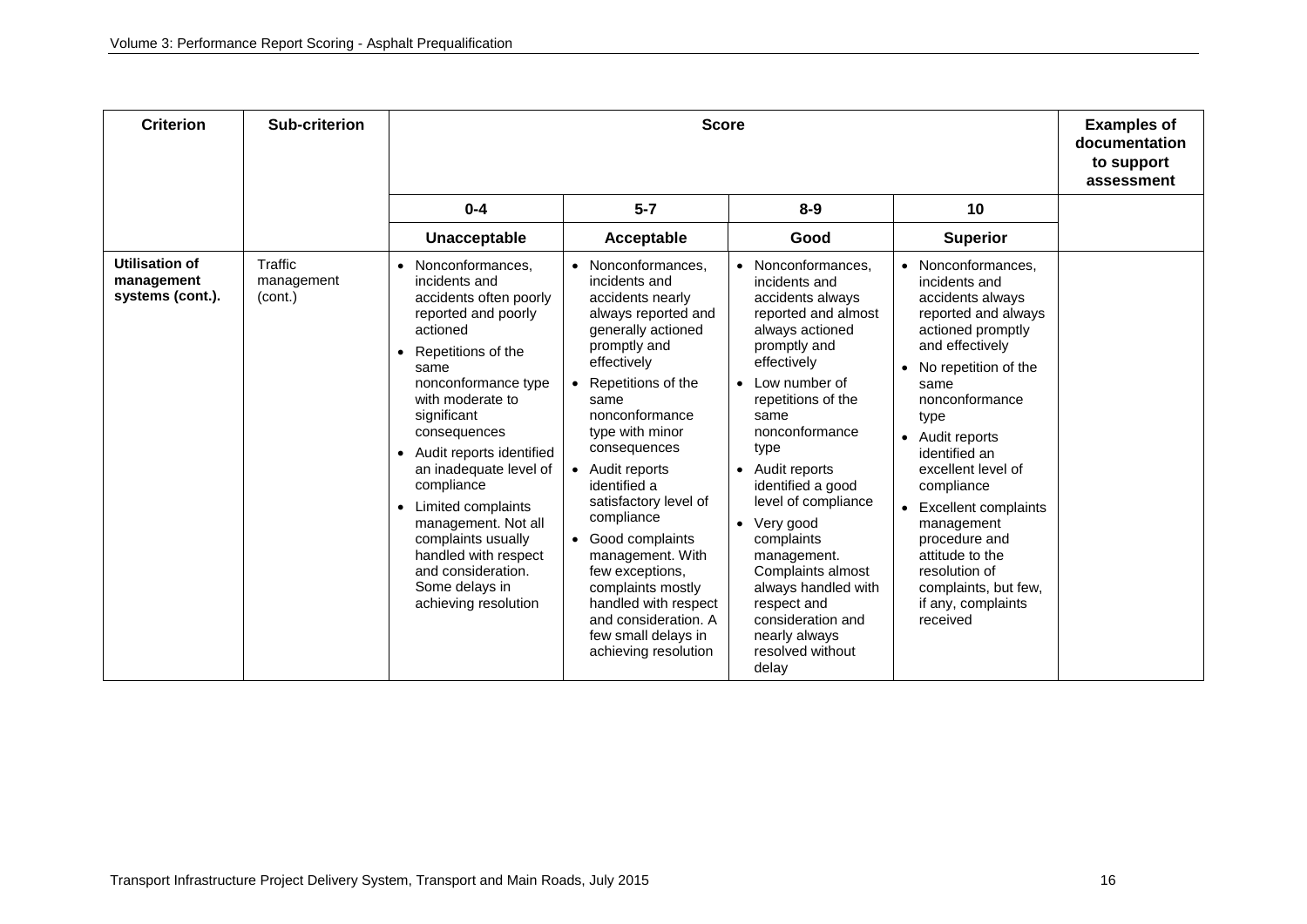| <b>Criterion</b>         | Sub-criterion                                   |                                                                                                                                                                                                                                                                                       | <b>Examples of</b><br>documentation<br>to support<br>assessment                                                                                                                                                                                                             |                                                                                                                                                                                                                                                                   |                                                                                                                                                                                                                                                                |                                                                                                                                                                                   |
|--------------------------|-------------------------------------------------|---------------------------------------------------------------------------------------------------------------------------------------------------------------------------------------------------------------------------------------------------------------------------------------|-----------------------------------------------------------------------------------------------------------------------------------------------------------------------------------------------------------------------------------------------------------------------------|-------------------------------------------------------------------------------------------------------------------------------------------------------------------------------------------------------------------------------------------------------------------|----------------------------------------------------------------------------------------------------------------------------------------------------------------------------------------------------------------------------------------------------------------|-----------------------------------------------------------------------------------------------------------------------------------------------------------------------------------|
|                          |                                                 | $0 - 4$                                                                                                                                                                                                                                                                               | $5 - 7$                                                                                                                                                                                                                                                                     | $8-9$                                                                                                                                                                                                                                                             | 10                                                                                                                                                                                                                                                             |                                                                                                                                                                                   |
|                          |                                                 | Unacceptable                                                                                                                                                                                                                                                                          | Acceptable                                                                                                                                                                                                                                                                  | Good                                                                                                                                                                                                                                                              | <b>Superior</b>                                                                                                                                                                                                                                                |                                                                                                                                                                                   |
| 4. Expertise of<br>staff | a) Management<br>level (company<br>and project) | • Prequalified<br>contractor's<br>representative(s) has<br>limited knowledge and<br>experience, and is not<br>sufficiently involved in<br>the project<br>Performance was<br>$\bullet$<br>below the acceptable<br>standard<br>Qualifications did not<br>$\bullet$<br>meet requirements | • Prequalified<br>contractor's<br>representative(s)<br>has satisfactory<br>knowledge and<br>experience and is<br>directly involved in<br>key aspects of the<br>project<br>• Performance met the<br>acceptable standard<br>• Qualifications met<br>requirements              | • Prequalified<br>contractor's<br>representative(s)<br>has sound<br>knowledge and<br>experience and is<br>directly involved in<br>the project<br>Performance was<br>$\bullet$<br>above the<br>acceptable standard<br>• Qualifications<br>exceeded<br>requirements | • Prequalified<br>contractor's<br>representative(s)<br>has extensive<br>knowledge and<br>experience and is<br>heavily involved in<br>the project<br>• Performance was<br>well above the<br>acceptable standard<br>• Qualifications<br>exceeded<br>requirements | • Daily diaries<br>Audit results<br>$\bullet$<br>CVs<br>$\bullet$<br>Certificates and<br>$\bullet$<br>training records<br>Written feedback<br>$\bullet$<br>from<br>subcontractors |
|                          | b) Supervisory level                            | As per row 4(a), plus:<br>• Lack of understanding<br>of and experience with<br>management of<br>quality (including<br>implementation of<br>project quality plans,<br>ITPs) and OHS,<br>environmental and<br>traffic management<br>plans                                               | As per row 4(a), plus:<br>• Some minor (non-<br>significant) gaps in<br>understanding of<br>and experience with<br>management of<br>quality (including<br>implementation of<br>project quality plans,<br>ITPs) and OHS,<br>environmental and<br>traffic management<br>plans | As per row 4(a), plus:<br>• Solid understanding<br>of and experience<br>with management of<br>quality (including<br>implementation of<br>project quality plans,<br>ITPs) and OHS,<br>environmental and<br>traffic management<br>plans                             | As per row 4(a), plus:<br>• Detailed<br>understanding of<br>and extensive<br>experience with<br>management of<br>quality (including<br>implementation of<br>project quality plans,<br>ITPs) and, OHS,<br>environmental and<br>traffic management<br>plans      | As per row $4(a)$                                                                                                                                                                 |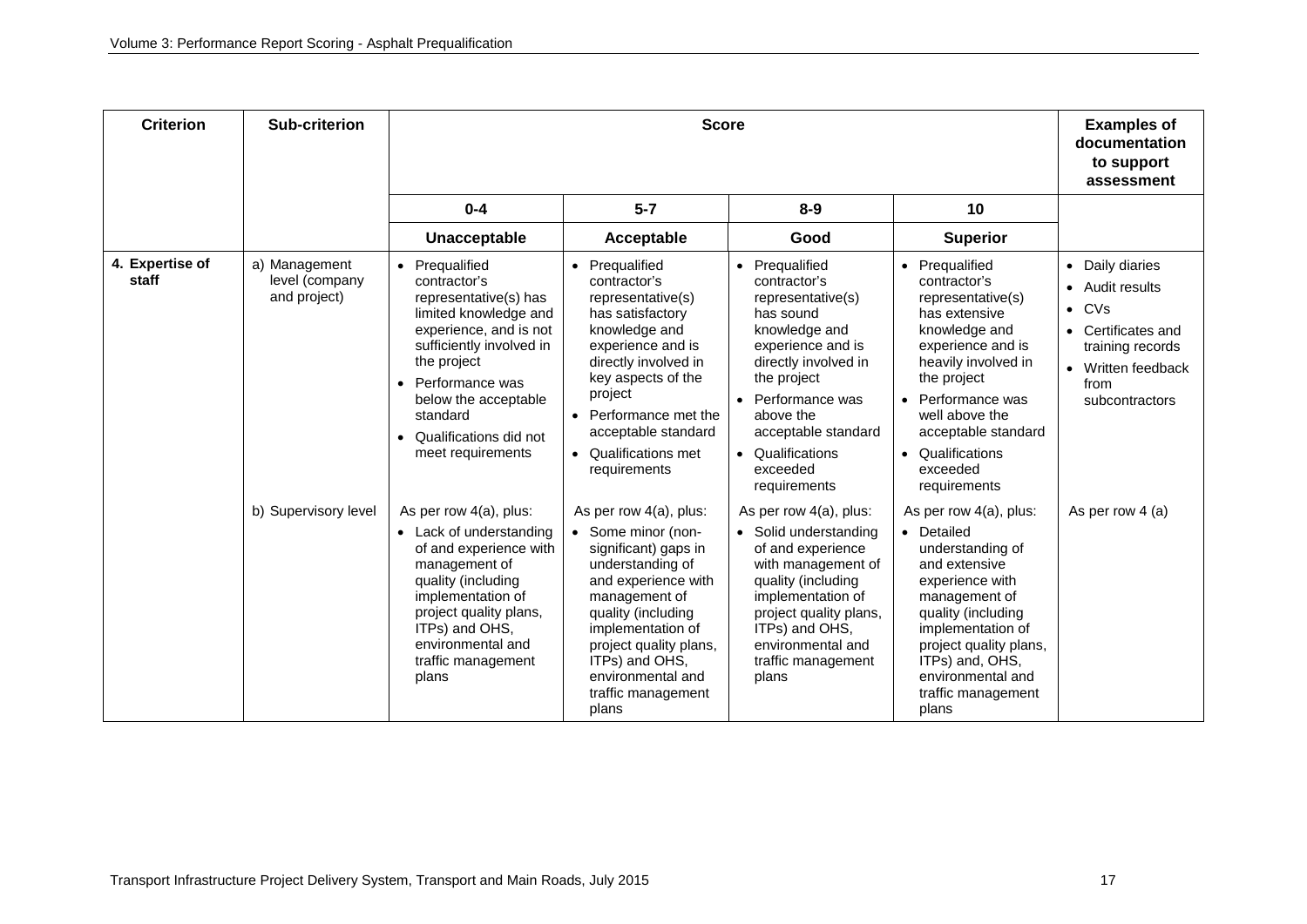| <b>Criterion</b>                     | Sub-criterion                |                                                                                                                                                                                                                                                                                                                                             | <b>Score</b>                                                                                                                                                                                                                                                 |                                                                                                                      |                                                                                                                                                                          |                  |  |
|--------------------------------------|------------------------------|---------------------------------------------------------------------------------------------------------------------------------------------------------------------------------------------------------------------------------------------------------------------------------------------------------------------------------------------|--------------------------------------------------------------------------------------------------------------------------------------------------------------------------------------------------------------------------------------------------------------|----------------------------------------------------------------------------------------------------------------------|--------------------------------------------------------------------------------------------------------------------------------------------------------------------------|------------------|--|
|                                      |                              | $0 - 4$                                                                                                                                                                                                                                                                                                                                     | $5 - 7$                                                                                                                                                                                                                                                      | $8-9$                                                                                                                | 10                                                                                                                                                                       |                  |  |
|                                      |                              | Unacceptable                                                                                                                                                                                                                                                                                                                                | Acceptable                                                                                                                                                                                                                                                   | Good                                                                                                                 | <b>Superior</b>                                                                                                                                                          |                  |  |
| <b>Expertise of staff</b><br>(cont.) | Supervisory level<br>(cont.) | • Lack of competency in<br>effective supervision<br>and control of asphalt<br>manufacture and/or<br>paving operations                                                                                                                                                                                                                       | • Reasonable level of<br>competency in<br>supervision and<br>control of asphalt<br>manufacture and/or<br>paving operations                                                                                                                                   | • High level of<br>competency in<br>supervision and<br>control of asphalt<br>manufacture and/or<br>paving operations | Exceptional level of<br>$\bullet$<br>competency,<br>resulting in highly<br>effective supervision<br>and control of<br>asphalt manufacture<br>and/or paving<br>operations |                  |  |
|                                      | c) Operators                 | As per row 4 (a), plus:<br>• Plant operator<br>certificate(s) or<br>equivalent non-<br>existent or out-of-date<br>• Lack of appropriate<br>training e.g. induction,<br>evacuation<br>procedures (where<br>necessary), safe<br>methods of operation<br>of tools and<br>equipment, and<br>environmental training<br>as it relates to the role | As per row 4 (a), plus:<br>• Plant operator<br>certificate(s) or<br>equivalent all up-to-<br>date<br>• Evidence of<br>appropriate training<br>in relevant areas,<br>though may be some<br>minor (non-<br>significant) areas<br>due for refresher<br>training | As per row 4 (a), plus:<br>Plant operator<br>$\bullet$<br>certificate(s) or<br>equivalent all up-to-<br>date         | As per row 4 (a), plus:<br>• Plant operator<br>certificate(s) or<br>equivalent all up-to-<br>date                                                                        | As per row 4 (a) |  |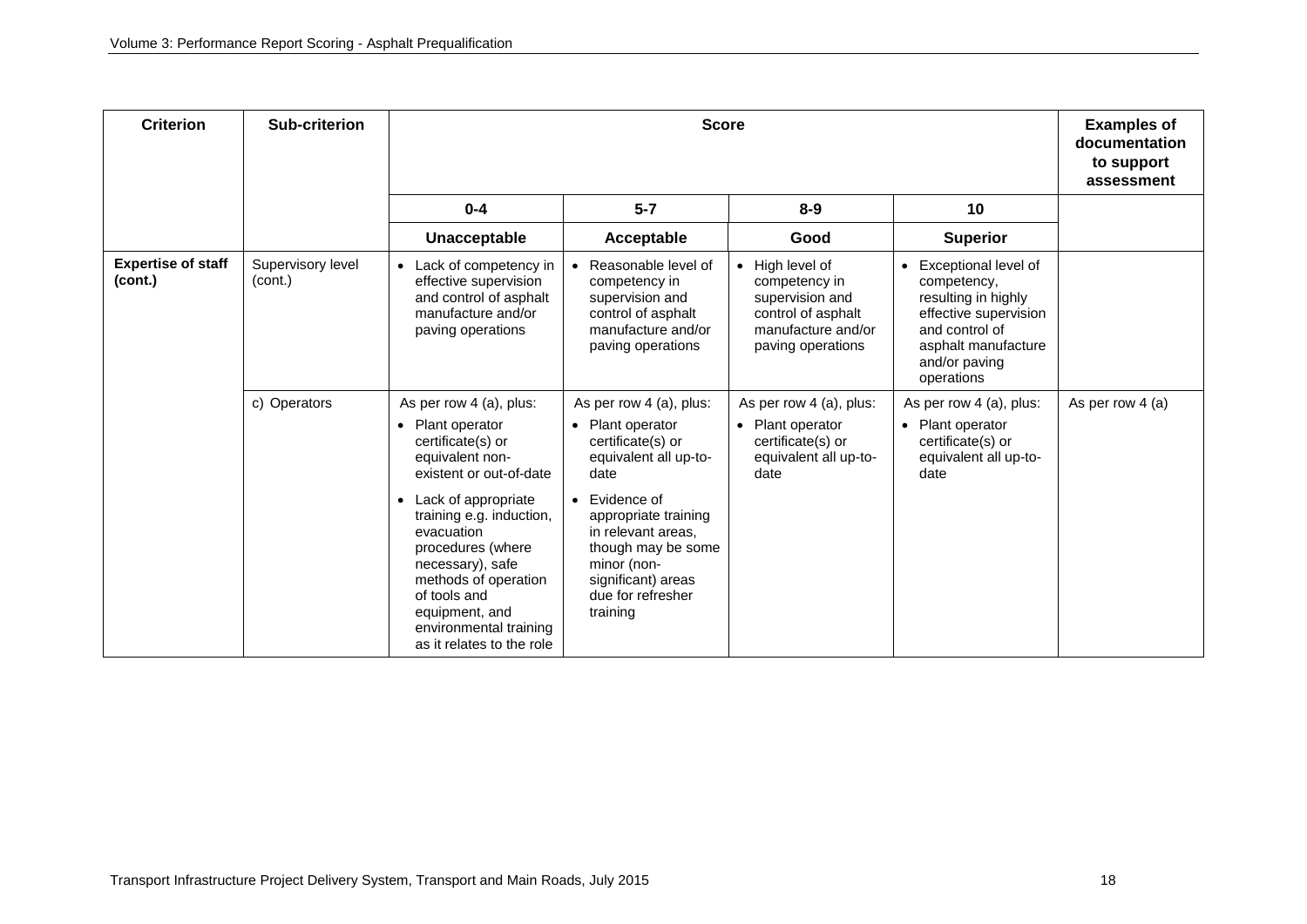| <b>Criterion</b>               | Sub-criterion                |                                                                                                                                                                                                                                                                                                                                                                                          | <b>Examples of</b><br>documentation<br>to support<br>assessment                                                                                                                                                                                                                                                                                                          |                                                                                                                                                                                                                                                                                                                                                        |                                                                                                                                                                                                                                                                                                                                                       |                                                                                                                                                                                                                          |
|--------------------------------|------------------------------|------------------------------------------------------------------------------------------------------------------------------------------------------------------------------------------------------------------------------------------------------------------------------------------------------------------------------------------------------------------------------------------|--------------------------------------------------------------------------------------------------------------------------------------------------------------------------------------------------------------------------------------------------------------------------------------------------------------------------------------------------------------------------|--------------------------------------------------------------------------------------------------------------------------------------------------------------------------------------------------------------------------------------------------------------------------------------------------------------------------------------------------------|-------------------------------------------------------------------------------------------------------------------------------------------------------------------------------------------------------------------------------------------------------------------------------------------------------------------------------------------------------|--------------------------------------------------------------------------------------------------------------------------------------------------------------------------------------------------------------------------|
|                                |                              | $0 - 4$                                                                                                                                                                                                                                                                                                                                                                                  | $5 - 7$                                                                                                                                                                                                                                                                                                                                                                  | $8 - 9$                                                                                                                                                                                                                                                                                                                                                | 10                                                                                                                                                                                                                                                                                                                                                    |                                                                                                                                                                                                                          |
|                                |                              | Unacceptable                                                                                                                                                                                                                                                                                                                                                                             | Acceptable                                                                                                                                                                                                                                                                                                                                                               | Good                                                                                                                                                                                                                                                                                                                                                   | <b>Superior</b>                                                                                                                                                                                                                                                                                                                                       |                                                                                                                                                                                                                          |
| 5. Suitability of<br>equipment | a) Manufacturing             | Asphalt manufacturing<br>plants not consistently<br>capable of supplying<br>continuous output in<br>line with specification<br>or contract<br>requirements<br>Manufacturing plant<br>struggles to produce<br>registered mix<br>$design(s)$ in<br>compliance with<br>requirements of<br>relevant specifications<br>Many<br>$\bullet$<br>nonconformances and<br>requirements for<br>rework | • Asphalt<br>manufacturing plants<br>capable of supplying<br>continuous output in<br>line with<br>specification or<br>contract<br>requirements<br>• Manufacturing plant<br>typically produces<br>registered mix<br>design(s) in<br>compliance with<br>requirements of<br>relevant<br>specifications<br>• Some minor<br>nonconformances<br>which are quickly<br>rectified | • Asphalt<br>manufacturing plants<br>consistently able to<br>supply continuous<br>output in line with<br>specification or<br>contract<br>requirements<br>Manufacturing plant<br>$\bullet$<br>typically produces<br>registered mix<br>$design(s)$ in<br>compliance with<br>requirements of<br>relevant<br>specifications<br>Nonconfromances<br>are rare | • Asphalt<br>manufacturing plants<br>consistently able to<br>supply continuous<br>output in line with<br>specification or<br>contract<br>requirements<br>• Manufacturing plant<br>consistently<br>produces registered<br>mix design(s) in<br>compliance with<br>requirements of<br>relevant<br>specifications<br>• No instances of<br>nonconformances | Daily diaries<br>$\bullet$<br><b>ITPs</b><br>$\bullet$<br>Test results<br>$\bullet$<br>Nonconformance<br>reports and<br>registers<br>Meeting minutes<br>Monthly progress<br>reports<br>Interim<br>performance<br>reports |
|                                | b) Handling and<br>transport | Storage and handling<br>facilities for<br>component materials<br>do not adequately<br>prevent contamination<br>and segregation<br><i>issues</i>                                                                                                                                                                                                                                          | • Adequate storage<br>and handling<br>facilities for<br>component materials<br>to prevent<br>contamination and<br>segregation issues                                                                                                                                                                                                                                     | • Good storage and<br>handling facilities for<br>component materials<br>to prevent<br>contamination and<br>segregation issues                                                                                                                                                                                                                          | • Excellent storage<br>and handling<br>facilities for<br>component materials<br>to prevent<br>contamination and<br>segregation issues                                                                                                                                                                                                                 | As per row 5 (a)                                                                                                                                                                                                         |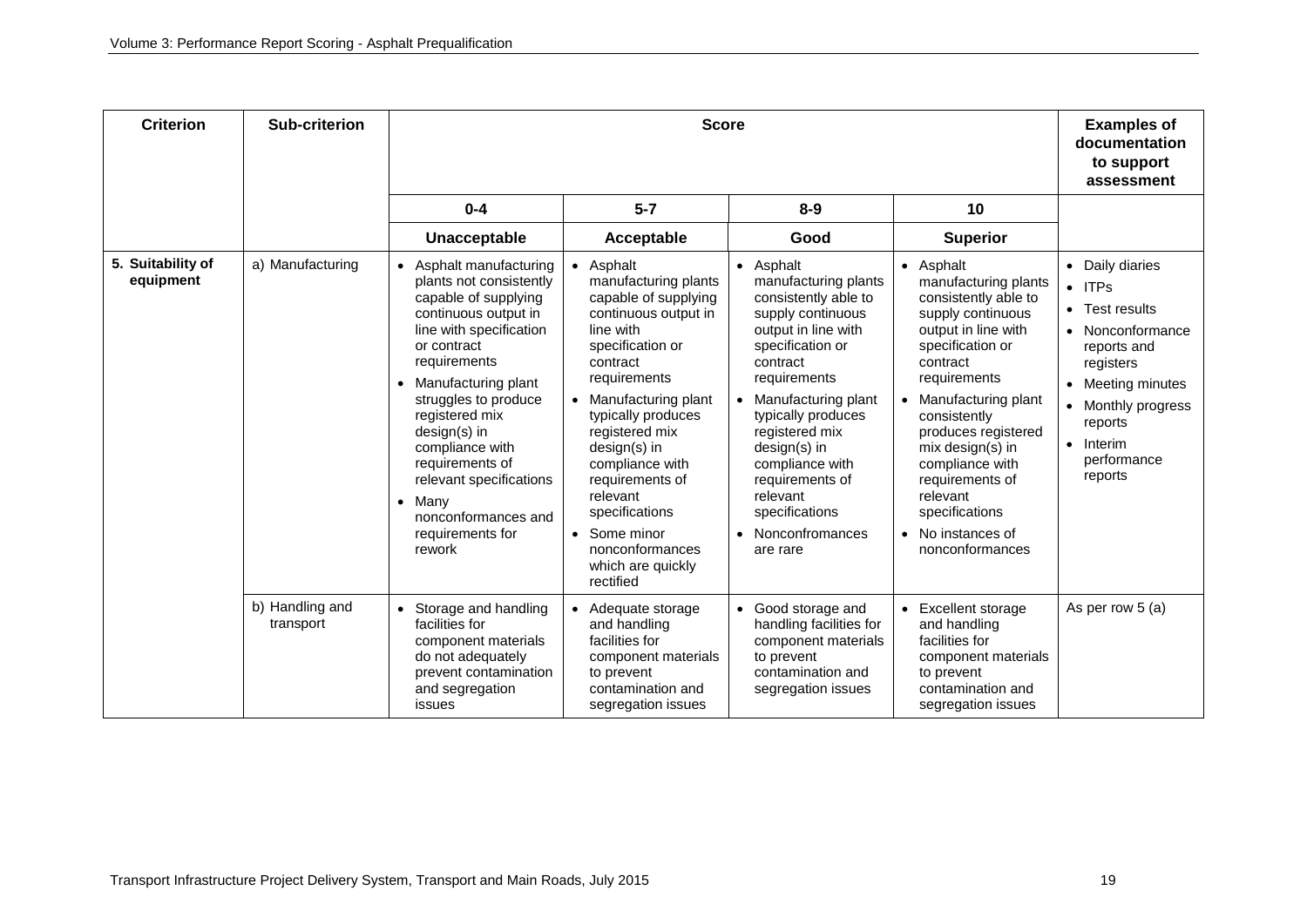| <b>Criterion</b>                           | <b>Sub-criterion</b>              |                                                                                                                                                                                                                                                                                                                                             | <b>Examples of</b><br>documentation<br>to support<br>assessment                                                                                                                                                                                                                                                |                                                                                                                                                                                                                                                                                                             |                                                                                                                                                                                                                                                                                                                           |                   |
|--------------------------------------------|-----------------------------------|---------------------------------------------------------------------------------------------------------------------------------------------------------------------------------------------------------------------------------------------------------------------------------------------------------------------------------------------|----------------------------------------------------------------------------------------------------------------------------------------------------------------------------------------------------------------------------------------------------------------------------------------------------------------|-------------------------------------------------------------------------------------------------------------------------------------------------------------------------------------------------------------------------------------------------------------------------------------------------------------|---------------------------------------------------------------------------------------------------------------------------------------------------------------------------------------------------------------------------------------------------------------------------------------------------------------------------|-------------------|
|                                            |                                   | $0 - 4$                                                                                                                                                                                                                                                                                                                                     | $5 - 7$                                                                                                                                                                                                                                                                                                        | $8 - 9$                                                                                                                                                                                                                                                                                                     | 10                                                                                                                                                                                                                                                                                                                        |                   |
|                                            |                                   | Unacceptable                                                                                                                                                                                                                                                                                                                                | Acceptable                                                                                                                                                                                                                                                                                                     | Good                                                                                                                                                                                                                                                                                                        | <b>Superior</b>                                                                                                                                                                                                                                                                                                           |                   |
| <b>Suitability of</b><br>equipment (cont.) | Handling and<br>transport (cont.) | • Inappropriate and/or<br>poorly maintained<br>equipment utilised for<br>handling and<br>transportation<br>Major deficiencies in<br>handling and<br>transportation<br>practices<br>Timing of material<br>$\bullet$<br>delivery on site poorly<br>managed                                                                                    | Appropriate and<br>adequately-<br>maintained<br>equipment utilised<br>for handling and<br>transportation<br>Some minor (non-<br>critical) areas where<br>practices could be<br>improved<br>Timing of material<br>delivery on site<br>reasonably well<br>managed                                                | • Appropriate and<br>well-maintained<br>equipment utilised<br>for handling and<br>transportation<br>Timing of material<br>$\bullet$<br>delivery on site well<br>managed                                                                                                                                     | • High-quality,<br>appropriate and well-<br>maintained<br>equipment utilised<br>for handling and<br>transportation<br>• Timing of material<br>delivery on site well<br>managed                                                                                                                                            |                   |
|                                            | c) Paving                         | Insufficient/inadequate<br>$\bullet$<br>paving plant to meet<br>the major<br>requirements in<br><b>TMR's Specifications</b><br>Plant not consistently<br>$\bullet$<br>capable of laying and<br>compacting the mix<br>uniformly (without<br>segregation) to meet<br>specified<br>requirements for<br>alignment, dimensions<br>and compaction | Adequate paving<br>plant available which<br>meets the major<br>requirements in<br><b>TMR's Specifications</b><br>• Plant typically<br>capable of laying<br>and compacting the<br>mix uniformly<br>(without segregation)<br>to meet specified<br>requirements for<br>alignment,<br>dimensions and<br>compaction | • Ample, good-quality<br>paving plant which<br>meets the<br>requirements in<br><b>TMR's Specifications</b><br>• Plant typically<br>capable of laying<br>and compacting the<br>mix uniformly<br>(without segregation)<br>to meet specified<br>requirements for<br>alignment,<br>dimensions and<br>compaction | • Ample, high-quality<br>paving plant which<br>meets the<br>requirements in<br><b>TMR's Specifications</b><br>Plant consistently<br>$\bullet$<br>capable of laying<br>and compacting the<br>mix uniformly<br>(without segregation)<br>to meet specified<br>requirements for<br>alignment,<br>dimensions and<br>compaction | As per row $5(a)$ |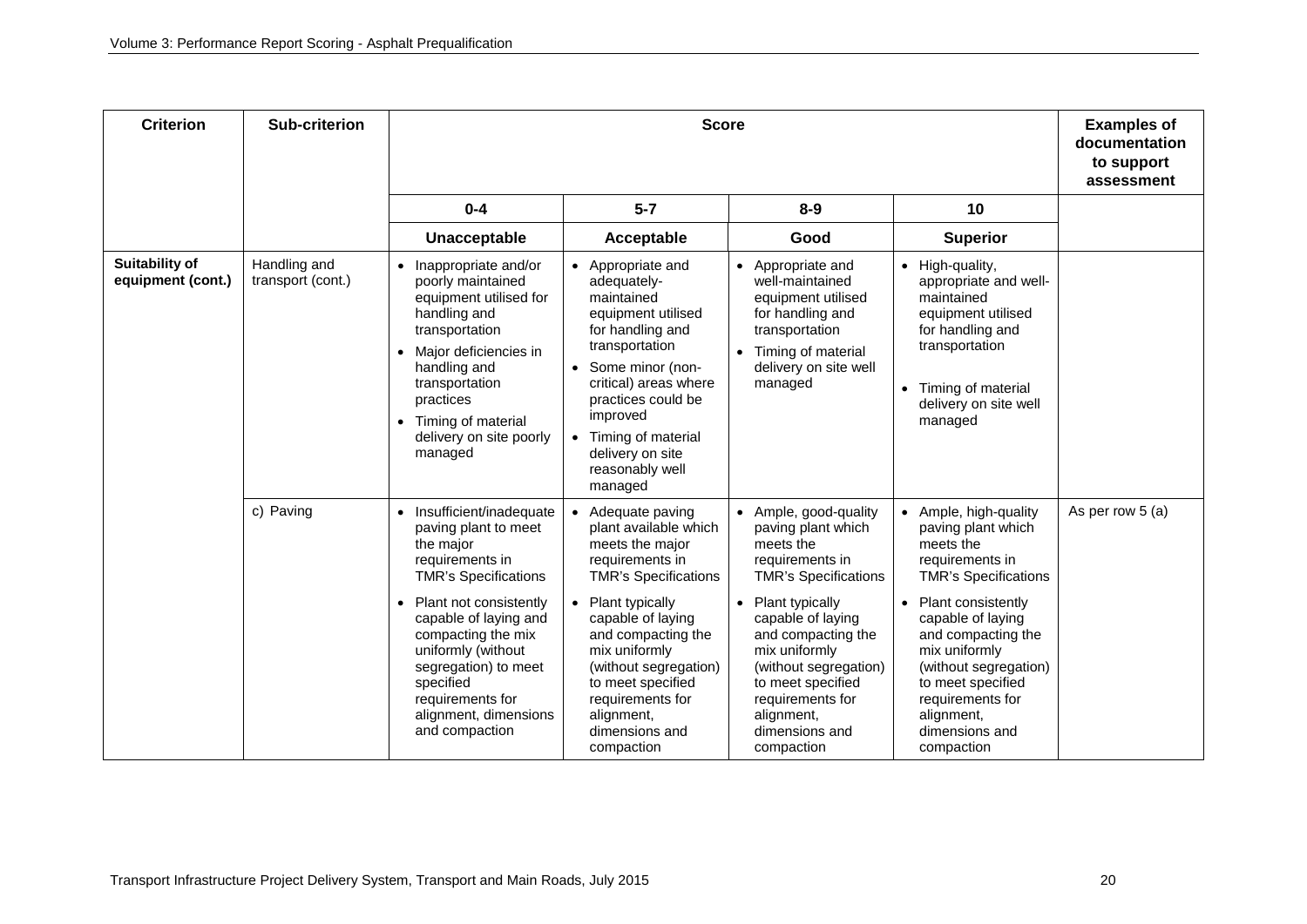| <b>Criterion</b>   | Sub-criterion |                                                                                                                                                                                                                                                                                                                                                                                                          | <b>Score</b>                                                                                                                                                                                                                                                                                                                                                                                                                                                                                                        |                                                                                                                                                                                                                                                                                                                                                                                                                                                                                                                                                                                                                                                                                                                                                                                                                                                            | <b>Examples of</b><br>documentation<br>to support<br>assessment                                                                                                                                          |
|--------------------|---------------|----------------------------------------------------------------------------------------------------------------------------------------------------------------------------------------------------------------------------------------------------------------------------------------------------------------------------------------------------------------------------------------------------------|---------------------------------------------------------------------------------------------------------------------------------------------------------------------------------------------------------------------------------------------------------------------------------------------------------------------------------------------------------------------------------------------------------------------------------------------------------------------------------------------------------------------|------------------------------------------------------------------------------------------------------------------------------------------------------------------------------------------------------------------------------------------------------------------------------------------------------------------------------------------------------------------------------------------------------------------------------------------------------------------------------------------------------------------------------------------------------------------------------------------------------------------------------------------------------------------------------------------------------------------------------------------------------------------------------------------------------------------------------------------------------------|----------------------------------------------------------------------------------------------------------------------------------------------------------------------------------------------------------|
|                    |               | $0 - 4$                                                                                                                                                                                                                                                                                                                                                                                                  | $5 - 7$                                                                                                                                                                                                                                                                                                                                                                                                                                                                                                             | $8 - 9$<br>10                                                                                                                                                                                                                                                                                                                                                                                                                                                                                                                                                                                                                                                                                                                                                                                                                                              |                                                                                                                                                                                                          |
|                    |               | Unacceptable                                                                                                                                                                                                                                                                                                                                                                                             | Acceptable                                                                                                                                                                                                                                                                                                                                                                                                                                                                                                          | <b>Superior</b><br>Good                                                                                                                                                                                                                                                                                                                                                                                                                                                                                                                                                                                                                                                                                                                                                                                                                                    |                                                                                                                                                                                                          |
|                    |               |                                                                                                                                                                                                                                                                                                                                                                                                          |                                                                                                                                                                                                                                                                                                                                                                                                                                                                                                                     | • No instances of<br>Nonconfromances<br>$\bullet$<br>nonconformances<br>are rare                                                                                                                                                                                                                                                                                                                                                                                                                                                                                                                                                                                                                                                                                                                                                                           |                                                                                                                                                                                                          |
| 6. Quality of work | a) Mix design | Inadequate control of<br>raw material<br>components<br>Does not take<br>appropriate steps to<br>arrange for<br>revision/modification<br>and re-registration of<br>mix design in the<br>event of component<br>materials changing, or<br>to respond to any<br>performance issues<br>with the mix<br>Insufficient level of<br>compliance with<br>registered mix design<br>requirements during<br>production | • Control of raw<br>material components<br>generally adequate<br>• Arranges for<br>revision/modification<br>and re- registration<br>of mix design in the<br>event of component<br>materials changing,<br>or to respond to any<br>performance issues<br>with the mix. May<br>require some<br>encouragement<br>and/or prompting<br>• Adequate level of<br>compliance with<br>registered mix<br>design requirements<br>during production.<br>Some minor areas of<br>nonconformance<br>which are able to be<br>overcome | Good control of raw<br>• Good control of raw<br>$\bullet$<br>material components<br>material components<br>at all times<br>at most times<br>• Arranges for<br>• Proactively arranges<br>revision/modification<br>for<br>revision/modification<br>and re- registration<br>of mix design in the<br>and re-registration<br>event of component<br>of mix design in the<br>materials changing,<br>event of component<br>or to respond to any<br>materials changing,<br>performance issues<br>and responds to any<br>with the mix<br>performance issues<br>with the mix<br>Typically complies<br>$\bullet$<br>with registered mix<br>• Consistently<br>design requirements<br>complies with<br>during production<br>registered mix<br>design requirements<br>Nonconfromances<br>during production<br>are rare<br>No instances of<br>$\bullet$<br>nonconformances | • Contract<br>• Specifications<br>• Mix design<br>$\bullet$ ITPs<br>Test results<br>• Monthly progress<br>reports<br>• Daily diaries<br>Interim<br>$\bullet$<br>performance<br>reports<br>Correspondence |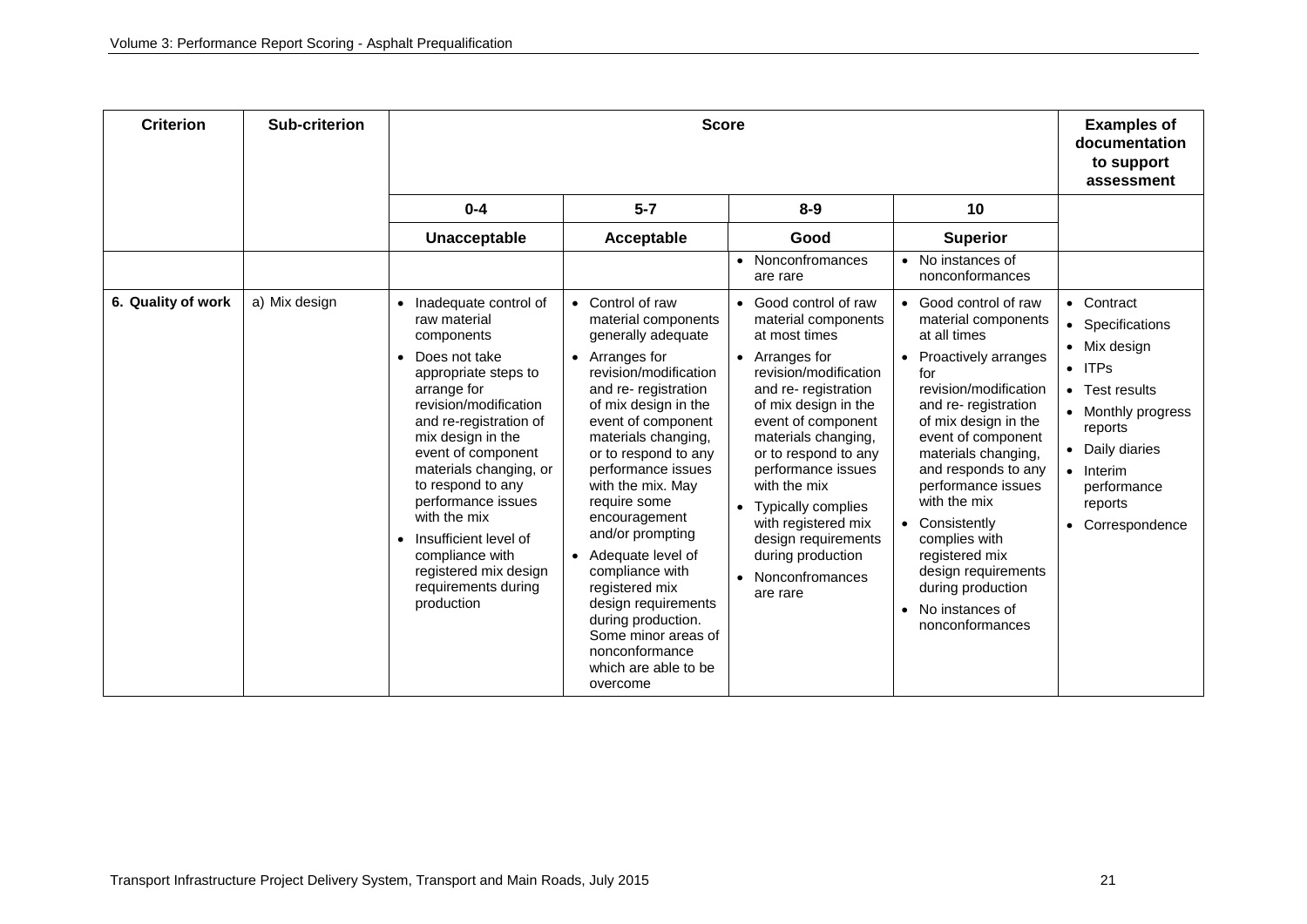| <b>Criterion</b>                  | Sub-criterion  |                                                                                                                                                                                                                                                                                                                                                                                                                                            | <b>Examples of</b><br>documentation<br>to support<br>assessment                                                                                                                                                                                                                                                                                                         |                                                                                                                                                                                                                                                                                                                                                                           |                                                                                                                                                                                                                                                                                                                                                                                            |                                                                                                                                                                                                                        |
|-----------------------------------|----------------|--------------------------------------------------------------------------------------------------------------------------------------------------------------------------------------------------------------------------------------------------------------------------------------------------------------------------------------------------------------------------------------------------------------------------------------------|-------------------------------------------------------------------------------------------------------------------------------------------------------------------------------------------------------------------------------------------------------------------------------------------------------------------------------------------------------------------------|---------------------------------------------------------------------------------------------------------------------------------------------------------------------------------------------------------------------------------------------------------------------------------------------------------------------------------------------------------------------------|--------------------------------------------------------------------------------------------------------------------------------------------------------------------------------------------------------------------------------------------------------------------------------------------------------------------------------------------------------------------------------------------|------------------------------------------------------------------------------------------------------------------------------------------------------------------------------------------------------------------------|
|                                   |                | $0 - 4$                                                                                                                                                                                                                                                                                                                                                                                                                                    | $5-7$                                                                                                                                                                                                                                                                                                                                                                   | $8 - 9$                                                                                                                                                                                                                                                                                                                                                                   | 10                                                                                                                                                                                                                                                                                                                                                                                         |                                                                                                                                                                                                                        |
|                                   |                | Unacceptable                                                                                                                                                                                                                                                                                                                                                                                                                               | Acceptable                                                                                                                                                                                                                                                                                                                                                              | Good                                                                                                                                                                                                                                                                                                                                                                      | <b>Superior</b>                                                                                                                                                                                                                                                                                                                                                                            |                                                                                                                                                                                                                        |
| <b>Quality of work</b><br>(cont.) | b) Workmanship | Insufficient surface<br>preparation prior to<br>laying asphalt<br>Low standard of<br>$\bullet$<br>workmanship, with<br>several areas of non-<br>compliance with<br>specified<br>requirements<br>Level of variability<br>$\bullet$<br>within asphalt<br>production lots is<br>unacceptable<br>Issues with pavement<br>$\bullet$<br>lots result in a<br>significant number of<br>rejections and/or<br>reduced level of<br>service deductions | • Undertakes<br>adequate surface<br>preparation prior to<br>laying asphalt<br>• Standard of<br>workmanship<br>competent and<br>complies with<br>specified<br>requirements<br>• Level of variability<br>within asphalt<br>production lots is<br>acceptable<br>• Issues with<br>pavement lots rarely<br>result in rejection, or<br>reduced level of<br>service deductions | Undertakes<br>$\bullet$<br>adequate surface<br>preparation prior to<br>laying asphalt<br>High standard of<br>$\bullet$<br>workmanship, in<br>compliance with<br>specified<br>requirements<br>Level of variability<br>within asphalt<br>production lots is<br>very low<br>Minimal/negligible<br>rejection of<br>pavement lots or<br>reduced level of<br>service deductions | • Undertakes<br>comprehensive and<br>detailed preparation<br>prior to laying<br>asphalt<br>• Exceptional<br>standard of<br>workmanship, which<br>complies with all<br>specified<br>requirements<br>• Level of variability<br>within asphalt<br>production lots is<br>minimal/negligible<br>• No instances of<br>rejection of<br>pavement lots or<br>reduced level of<br>service deductions | • Contract<br>Specifications<br>$\bullet$<br><b>ITPs</b><br>$\bullet$<br>Test results<br>$\bullet$<br>Monthly progress<br>reports<br>Daily diaries<br>Interim<br>$\bullet$<br>performance<br>reports<br>Correspondence |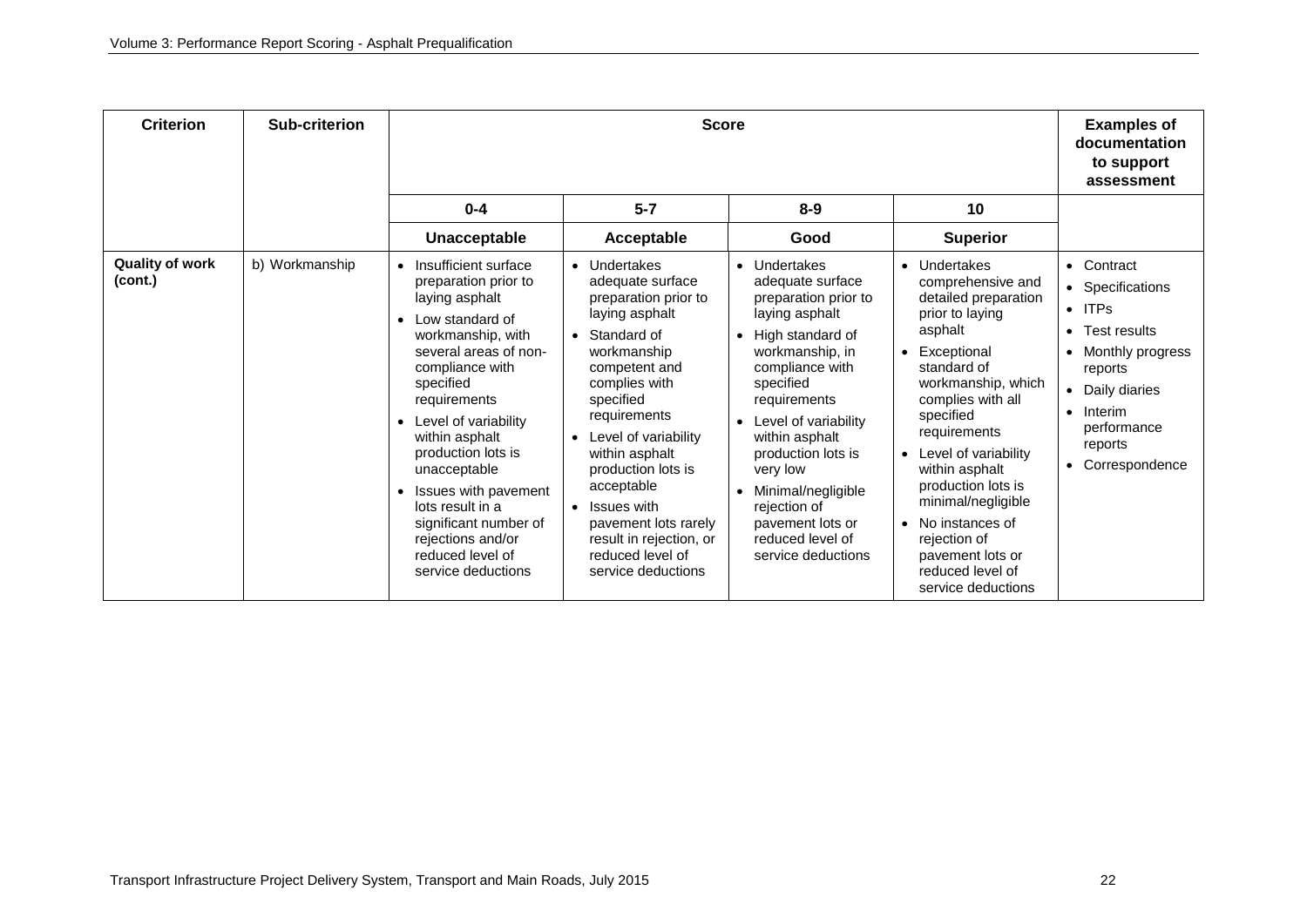| <b>Criterion</b>                  | Sub-criterion               |                                                                                                                                                                                                                                                                                                                                      | <b>Examples of</b><br>documentation<br>to support<br>assessment                                                                                                                                                                                           |                                                                                                                                                                                                                                                                                                                                                                                                                                                                        |                                                                                                                                                                                    |
|-----------------------------------|-----------------------------|--------------------------------------------------------------------------------------------------------------------------------------------------------------------------------------------------------------------------------------------------------------------------------------------------------------------------------------|-----------------------------------------------------------------------------------------------------------------------------------------------------------------------------------------------------------------------------------------------------------|------------------------------------------------------------------------------------------------------------------------------------------------------------------------------------------------------------------------------------------------------------------------------------------------------------------------------------------------------------------------------------------------------------------------------------------------------------------------|------------------------------------------------------------------------------------------------------------------------------------------------------------------------------------|
|                                   |                             | $0 - 4$                                                                                                                                                                                                                                                                                                                              | $5 - 7$                                                                                                                                                                                                                                                   | $8 - 9$<br>10                                                                                                                                                                                                                                                                                                                                                                                                                                                          |                                                                                                                                                                                    |
|                                   |                             | Unacceptable                                                                                                                                                                                                                                                                                                                         | Acceptable                                                                                                                                                                                                                                                | Good<br><b>Superior</b>                                                                                                                                                                                                                                                                                                                                                                                                                                                |                                                                                                                                                                                    |
| <b>Quality of work</b><br>(cont.) | c) Final product            | Final product does not<br>$\bullet$<br>achieve the<br>characteristics set out<br>in the TMR<br>specifications<br>including warranty<br>requirements<br>Defects not rectified<br>$\bullet$<br>properly within the<br>defects liability period<br>• Major weaknesses,<br>has not met the<br>required standard for<br>this type of work | Final product mostly<br>achieves the<br>characteristics set<br>out in the TMR<br>specifications<br>(including warranty<br>requirements), but<br>has some minor<br>weaknesses<br>• Defects rectified<br>properly within the<br>defects liability<br>period | • Final product<br>• Final product fully<br>achieves the<br>achieves the<br>characteristics set<br>characteristics set<br>out in the TMR<br>out in the TMR<br>specifications<br>specifications<br>(including warranty<br>(including warranty<br>requirements)<br>requirements)<br>• Few defects which<br>• No defects<br>are rectified                                                                                                                                 | Procedures<br>$\bullet$<br>Test results<br>$\bullet$<br>Interim<br>performance<br>reports<br>Defects liability<br>$\bullet$<br>report                                              |
|                                   | d) Innovation in<br>process | No consideration<br>$\bullet$<br>given to potential<br>innovation in<br>methodologies or<br>operations                                                                                                                                                                                                                               | Limited (mainly<br>$\bullet$<br>reactive) approach<br>to potential<br>innovation in<br>methodologies or<br>operations                                                                                                                                     | Contractor identifies<br>Proactive approach<br>$\bullet$<br>to the identification<br>some opportunities<br>for innovation in<br>of innovation in<br>methodologies or<br>methodologies or<br>operations, and is<br>operations<br>receptive to potential<br>Potential innovation<br>innovations<br>areas are<br>proposed by others<br>appropriately<br>• Potential innovation<br>considered and<br>adopted where<br>areas are<br>appropriately<br>relevant<br>considered | Procedures<br>$\bullet$<br>Daily diaries<br>$\bullet$<br>Correspondence<br>$\bullet$<br>Monthly progress<br>$\bullet$<br>reports<br>Interim<br>$\bullet$<br>performance<br>reports |